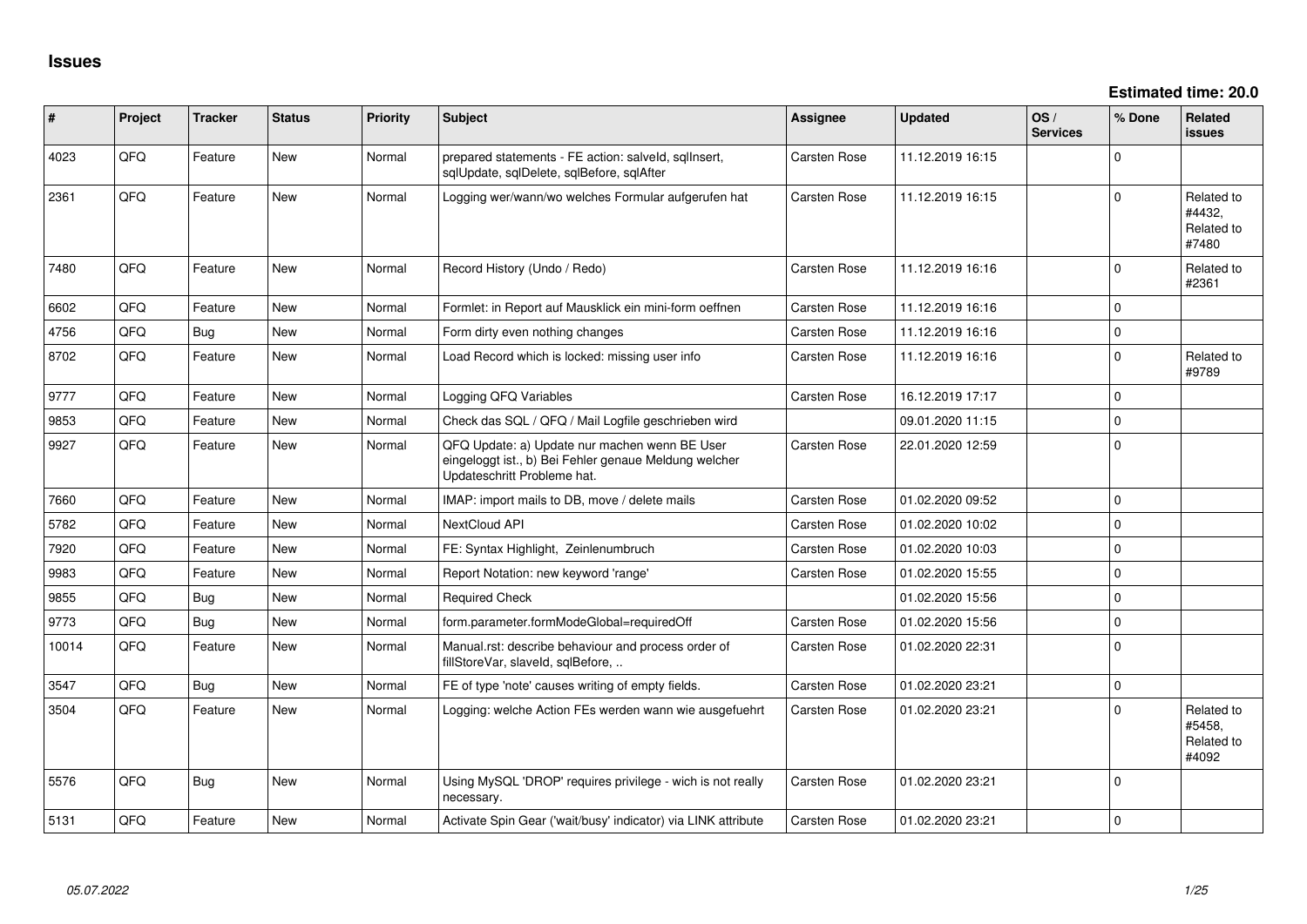| $\vert$ # | Project | <b>Tracker</b> | <b>Status</b> | <b>Priority</b> | <b>Subject</b>                                                                                                             | <b>Assignee</b>     | <b>Updated</b>   | OS/<br><b>Services</b> | % Done         | Related<br>issues                           |
|-----------|---------|----------------|---------------|-----------------|----------------------------------------------------------------------------------------------------------------------------|---------------------|------------------|------------------------|----------------|---------------------------------------------|
| 4250      | QFQ     | Feature        | New           | Normal          | AutoCron in QFQ via PHP                                                                                                    | <b>Carsten Rose</b> | 01.02.2020 23:21 |                        | $\Omega$       | Related to<br>#3292,<br>Related to<br>#3291 |
| 6483      | QFQ     | <b>Bug</b>     | <b>New</b>    | Normal          | R Store funktioniert nicht bei 'Report Notation' im FE                                                                     | Carsten Rose        | 01.02.2020 23:21 |                        | $\mathbf 0$    |                                             |
| 6462      | QFQ     | Bug            | New           | Normal          | File Upload: Nutzlose Fehlermeldung wenn Datei zu gross                                                                    | Carsten Rose        | 01.02.2020 23:21 |                        | $\mathbf 0$    | Related to<br>#6139                         |
| 6437      | QFQ     | Feature        | <b>New</b>    | Normal          | Neuer Mode Button bei FormElementen                                                                                        | Carsten Rose        | 01.02.2020 23:21 |                        | $\Omega$       | Related to<br>#9668.<br>Blocked by<br>#9678 |
| 6292      | QFQ     | Feature        | <b>New</b>    | Normal          | Download: File speichern mit Hash aber original Filename in<br>der Datenbank vermerken fuer Downloads                      | <b>Carsten Rose</b> | 01.02.2020 23:21 |                        | $\mathbf 0$    |                                             |
| 6289      | QFQ     | Feature        | <b>New</b>    | Normal          | Form: Log                                                                                                                  | Carsten Rose        | 01.02.2020 23:21 |                        | $\mathbf 0$    |                                             |
| 6765      | QFQ     | Feature        | <b>New</b>    | Normal          | Moeglichkeit via QFQ eigene Logs zu schreiben                                                                              | Carsten Rose        | 01.02.2020 23:21 |                        | $\mathbf 0$    |                                             |
| 6677      | QFQ     | Bug            | New           | Normal          | Error message FE Action Element: no/wrong FE reference<br>who cause the problem.                                           | Carsten Rose        | 01.02.2020 23:21 |                        | $\mathbf 0$    |                                             |
| 6609      | QFQ     | Feature        | <b>New</b>    | Normal          | Formlet: JSON API erweitern                                                                                                | <b>Carsten Rose</b> | 01.02.2020 23:21 |                        | 50             |                                             |
| 6594      | QFQ     | Feature        | New           | Normal          | Excel: on download, check if there is a valid sip                                                                          | Carsten Rose        | 01.02.2020 23:21 |                        | $\mathbf 0$    |                                             |
| 7119      | QFQ     | Feature        | <b>New</b>    | Normal          | Upload: scaleDownWidth, scaleDownHeight                                                                                    | Carsten Rose        | 01.02.2020 23:21 |                        | $\mathbf 0$    |                                             |
| 7102      | QFQ     | Feature        | New           | Normal          | Comment sign in report: '#' and '--'                                                                                       | Carsten Rose        | 01.02.2020 23:21 |                        | $\mathbf 0$    |                                             |
| 7099      | QFQ     | Feature        | New           | Normal          | Redesign FormEditor                                                                                                        | Carsten Rose        | 01.02.2020 23:21 |                        | $\mathbf 0$    |                                             |
| 7014      | QFQ     | Bug            | <b>New</b>    | Normal          | Sending invalid emails succeeds when<br>debug.redirectAllMailTo is set                                                     | Carsten Rose        | 01.02.2020 23:21 |                        | $\mathbf 0$    |                                             |
| 6912      | QFQ     | Bug            | <b>New</b>    | Normal          | error Message Var 'deadline' already set in SIP - in Form<br>with FE.value={{deadline:R:::{{deadlinePeriod:Y}}}}           | Carsten Rose        | 01.02.2020 23:21 |                        | $\mathbf 0$    |                                             |
| 6855      | QFQ     | Feature        | New           | Normal          | With {{feUser:U}}!={{feUser:T}}: Save / Delete: only possible<br>with {{feUserSave:U}}='yes' and '{{feUserDelete:U}}='yes' | Carsten Rose        | 01.02.2020 23:21 |                        | $\mathbf 0$    |                                             |
| 7481      | QFQ     | Feature        | <b>New</b>    | Normal          | Detect 'BaseUrl' automatically                                                                                             | Carsten Rose        | 01.02.2020 23:21 |                        | $\mathbf 0$    |                                             |
| 7342      | QFQ     | Feature        | New           | Normal          | add content = hide_this                                                                                                    | Carsten Rose        | 01.02.2020 23:21 |                        | $\mathbf 0$    |                                             |
| 7280      | QFQ     | Feature        | <b>New</b>    | Normal          | recently used table                                                                                                        | Carsten Rose        | 01.02.2020 23:21 |                        | $\mathbf 0$    |                                             |
| 7261      | QFQ     | Bug            | New           | Normal          | Report pathFilename for user without path, only the filename                                                               | Carsten Rose        | 01.02.2020 23:21 |                        | $\overline{0}$ |                                             |
| 7239      | QFQ     | Feature        | New           | Normal          | TinyMCE: html tag whitelist                                                                                                | Carsten Rose        | 01.02.2020 23:21 |                        | $\mathbf 0$    | Related to<br>#14320                        |
| 7219      | QFQ     | <b>Bug</b>     | New           | Normal          | typeSheadSql / typeAheadSqlPrefetch: change to curly<br>braces                                                             | Carsten Rose        | 01.02.2020 23:21 |                        | $\mathbf 0$    |                                             |
| 7175      | QFQ     | Feature        | New           | Normal          | Upload: md5 hash as filename                                                                                               | Carsten Rose        | 01.02.2020 23:21 |                        | $\mathbf 0$    |                                             |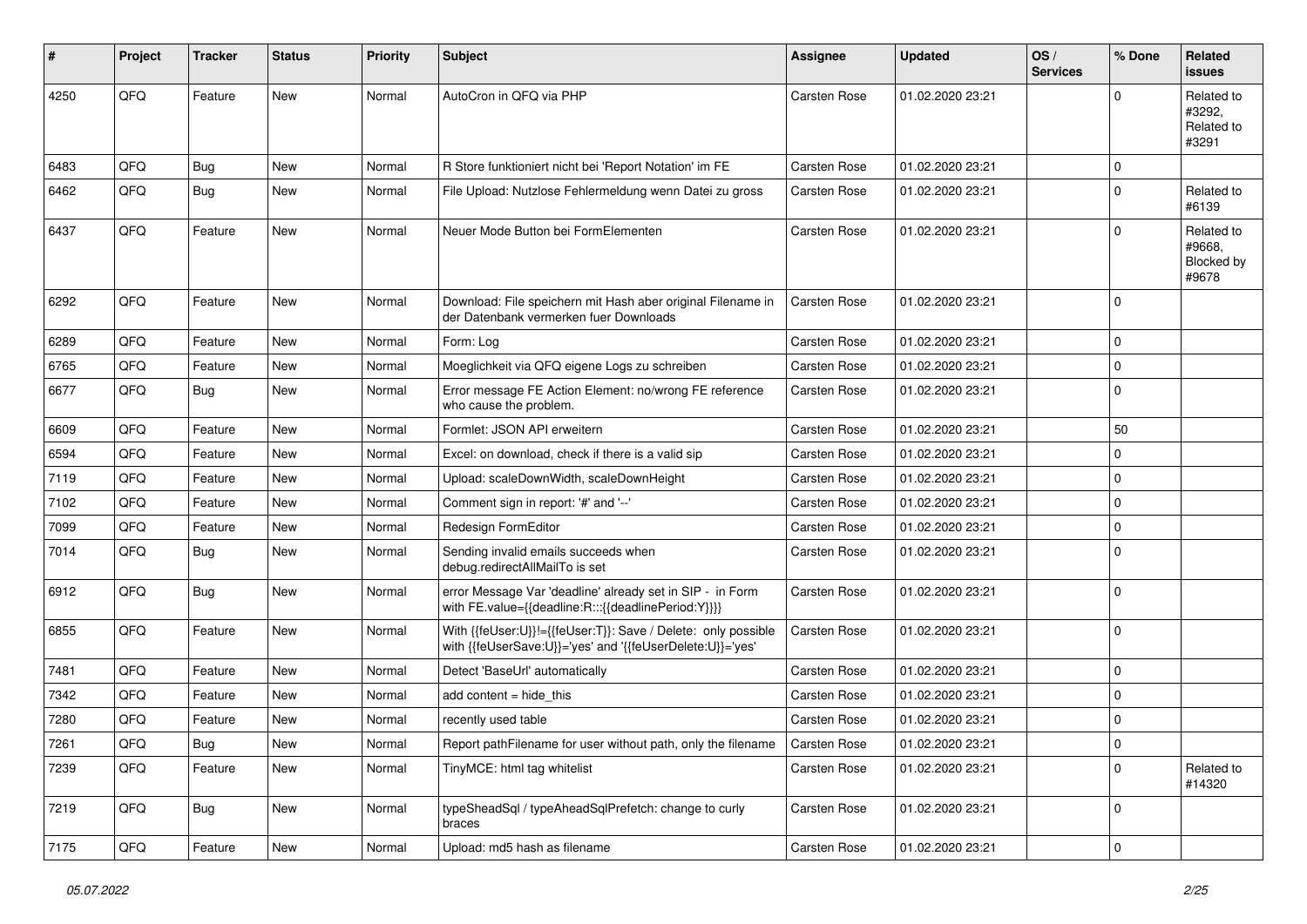| #    | Project | <b>Tracker</b> | <b>Status</b> | <b>Priority</b> | <b>Subject</b>                                                                                         | Assignee     | <b>Updated</b>   | OS/<br><b>Services</b> | % Done       | <b>Related</b><br><b>issues</b> |
|------|---------|----------------|---------------|-----------------|--------------------------------------------------------------------------------------------------------|--------------|------------------|------------------------|--------------|---------------------------------|
| 9602 | QFQ     | Feature        | <b>New</b>    | Normal          | Form definition as JSON                                                                                | Carsten Rose | 01.02.2020 23:21 |                        | $\Omega$     | Related to<br>#9600             |
| 7683 | QFQ     | Feature        | <b>New</b>    | Normal          | Special column names in '{{ SELECT  AS _link }}' should be Carsten Rose<br>detected                    |              | 01.02.2020 23:21 |                        | $\Omega$     |                                 |
| 7681 | QFQ     | Feature        | <b>New</b>    | Normal          | Optional switch off 'check for modified record'                                                        | Carsten Rose | 01.02.2020 23:21 |                        | $\Omega$     |                                 |
| 7574 | QFQ     | <b>Bug</b>     | <b>New</b>    | Normal          | Substitute error: form element not reported / dont parse<br>Form.note                                  | Carsten Rose | 01.02.2020 23:21 |                        | $\Omega$     |                                 |
| 7521 | QFQ     | Feature        | <b>New</b>    | Normal          | TemplateGroup: fe.type=upload                                                                          | Carsten Rose | 01.02.2020 23:21 |                        | 0            | Related to<br>#9706             |
| 4082 | QFQ     | Feature        | New           | Normal          | Dynamic Update: modeSql - useful default                                                               | Carsten Rose | 01.02.2020 23:22 |                        | <sup>0</sup> |                                 |
| 7512 | QFQ     | Bug            | <b>New</b>    | Normal          | FE: inputType=number >> 'pattern' is not respected                                                     | Carsten Rose | 01.02.2020 23:22 |                        | $\Omega$     |                                 |
| 7109 | QFQ     | Feature        | <b>New</b>    | Normal          | Dynamic Updates: row/element hide                                                                      | Carsten Rose | 01.02.2020 23:22 |                        | $\Omega$     | Has<br>duplicate<br>#4081       |
| 7002 | QFQ     | Bug            | <b>New</b>    | Normal          | Dynamic Update: row does not disappear / appear                                                        | Carsten Rose | 01.02.2020 23:22 |                        | $\Omega$     |                                 |
| 7812 | QFQ     | Feature        | <b>New</b>    | Normal          | FE 'Subrecord' - new option 'subrecordShowFilter',<br>subrecordPaging                                  | Carsten Rose | 01.02.2020 23:22 |                        | $\Omega$     |                                 |
| 7795 | QFQ     | <b>Bug</b>     | New           | Normal          | Readonly Form: Typeahead-Felder                                                                        | Carsten Rose | 01.02.2020 23:22 |                        | 0            | Related to<br>#10640            |
| 7685 | QFQ     | Bug            | New           | Normal          | Open FormElement from QFQ error message and save<br>modified record: error about missing {{formId:F}}  | Carsten Rose | 01.02.2020 23:22 |                        | $\Omega$     |                                 |
| 7547 | QFQ     | Bug            | <b>New</b>    | Normal          | Error Message in afterSave: wrong parameter column<br>reported                                         | Carsten Rose | 01.02.2020 23:22 |                        | $\Omega$     |                                 |
| 7524 | QFQ     | Bug            | <b>New</b>    | Normal          | QFQ throws a 'General Error' if 'fileadmin/protected/log/' is<br>not writeable                         | Carsten Rose | 01.02.2020 23:22 |                        | $\Omega$     |                                 |
| 7520 | QFQ     | Feature        | <b>New</b>    | Normal          | QR Code:  AS _qr ( AS _link)                                                                           | Carsten Rose | 01.02.2020 23:22 |                        | $\Omega$     |                                 |
| 7519 | QFQ     | Feature        | New           | Normal          | Select: Multi                                                                                          | Carsten Rose | 01.02.2020 23:22 |                        | $\Omega$     |                                 |
| 7513 | QFQ     | Bug            | New           | Normal          | Radios not correct aligned                                                                             | Carsten Rose | 01.02.2020 23:22 |                        | $\Omega$     |                                 |
| 8806 | QFQ     | Feature        | <b>New</b>    | Normal          | SQL Function nl2br                                                                                     | Carsten Rose | 01.02.2020 23:22 |                        | $\mathbf 0$  |                                 |
| 8719 | QFQ     | Feature        | New           | Normal          | extraButtonLock: add support for 0/1                                                                   | Carsten Rose | 01.02.2020 23:22 |                        | 0            |                                 |
| 8336 | QFQ     | Feature        | New           | Normal          | Form > modified > Close New: a) Optional disable popup, b)<br>custom text, c) mode on save: close stay | Carsten Rose | 01.02.2020 23:22 |                        | $\Omega$     | Related to<br>#8335             |
| 8089 | QFQ     | Feature        | New           | Normal          | Copy/Paste for FormElements                                                                            | Carsten Rose | 01.02.2020 23:22 |                        | 0            |                                 |
| 8049 | QFQ     | Bug            | New           | Normal          | FE.type=note, column 'value': text moves some pixel to top<br>after save                               | Carsten Rose | 01.02.2020 23:22 |                        | $\Omega$     |                                 |
| 7924 | QFQ     | Feature        | New           | Normal          | Radio/Checkbox with Tooltip                                                                            | Carsten Rose | 01.02.2020 23:22 |                        | 0            |                                 |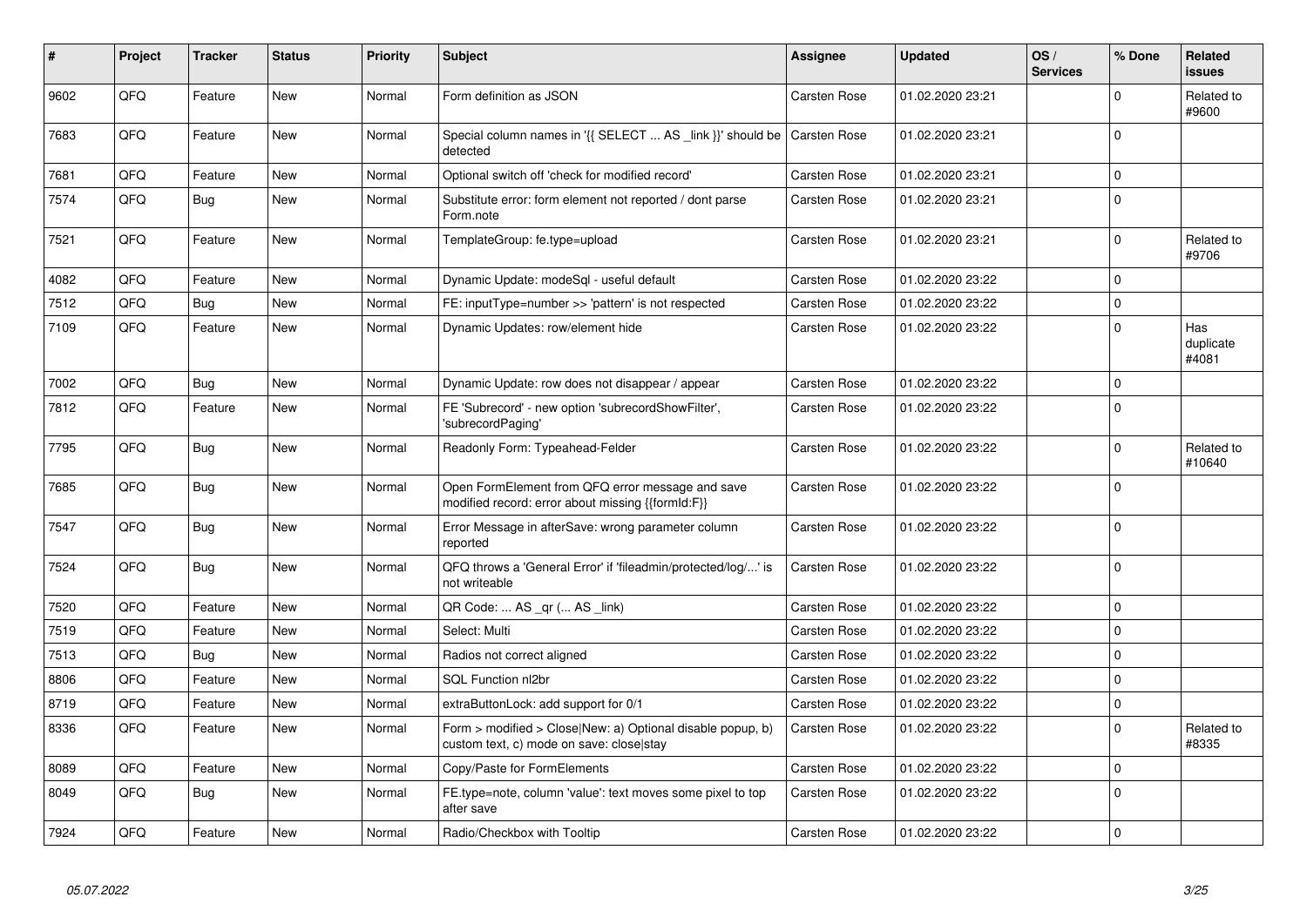| #     | Project | <b>Tracker</b> | <b>Status</b> | <b>Priority</b> | <b>Subject</b>                                                                           | Assignee            | <b>Updated</b>   | OS/<br><b>Services</b> | % Done         | Related<br>issues                                                    |
|-------|---------|----------------|---------------|-----------------|------------------------------------------------------------------------------------------|---------------------|------------------|------------------------|----------------|----------------------------------------------------------------------|
| 9129  | QFQ     | Feature        | <b>New</b>    | Normal          | sqlValidate: Message as notification, not as error                                       | Carsten Rose        | 01.02.2020 23:22 |                        | $\Omega$       | Related to<br>#9128                                                  |
| 9128  | QFQ     | Feature        | <b>New</b>    | Normal          | Error Message: not replaced variables- a) replace back to '{',<br>b) underline           | Carsten Rose        | 01.02.2020 23:22 |                        | $\Omega$       | Related to<br>#9129                                                  |
| 9127  | QFQ     | <b>Bug</b>     | <b>New</b>    | Normal          | Error Message: change 'roll over' color - text not readable                              | Carsten Rose        | 01.02.2020 23:22 |                        | $\Omega$       |                                                                      |
| 8975  | QFQ     | Feature        | <b>New</b>    | Normal          | Report Notation: 2.0                                                                     | Carsten Rose        | 01.02.2020 23:22 |                        | $\Omega$       | Related to<br>#8963                                                  |
| 9317  | QFQ     | Bug            | New           | Normal          | FE.type=note: with dynamic show/hidden an empty label<br>causes trouble                  | Carsten Rose        | 01.02.2020 23:22 |                        | $\Omega$       |                                                                      |
| 9275  | QFQ     | Bug            | <b>New</b>    | Normal          | autcron: t3 page, which takes to long to respond, is not<br>reported properly            | Carsten Rose        | 01.02.2020 23:22 |                        | 100            |                                                                      |
| 9208  | QFQ     | Feature        | <b>New</b>    | Normal          | Manage 'recent' records                                                                  | Carsten Rose        | 01.02.2020 23:22 |                        | $\mathbf 0$    |                                                                      |
| 9177  | QFQ     | Bug            | <b>New</b>    | Normal          | Bug? QFQ tries to save an action FE, which has real existing<br>column name              | <b>Carsten Rose</b> | 01.02.2020 23:22 |                        | $\overline{0}$ |                                                                      |
| 9136  | QFQ     | Feature        | <b>New</b>    | Normal          | Create ZIP files with dynamic PDFs                                                       | Carsten Rose        | 01.02.2020 23:22 |                        | $\mathbf 0$    |                                                                      |
| 9537  | QFQ     | Feature        | New           | Normal          | FormEditor: Edit fieldset in FrontEnd                                                    | Carsten Rose        | 01.02.2020 23:22 |                        | $\mathbf 0$    |                                                                      |
| 9533  | QFQ     | Bug            | <b>New</b>    | Normal          | FE.type=upload: Check in 'beforeSave' if upload is given                                 | Carsten Rose        | 01.02.2020 23:22 |                        | $\mathbf 0$    | Related to<br>#11523                                                 |
| 9352  | QFQ     | Feature        | New           | Normal          | FE 'Native' fire slaveld, sqlAfter, sqllns                                               | Carsten Rose        | 01.02.2020 23:22 |                        | $\Omega$       |                                                                      |
| 9811  | QFQ     | Feature        | New           | Normal          | Report: tag every n'th row                                                               | Carsten Rose        | 01.02.2020 23:22 |                        | $\Omega$       |                                                                      |
| 9783  | QFQ     | <b>Bug</b>     | <b>New</b>    | Normal          | Email with special characters                                                            | Carsten Rose        | 01.02.2020 23:22 |                        | $\mathbf 0$    |                                                                      |
| 9781  | QFQ     | Feature        | New           | Normal          | Button: CSS class to make buttons smaller                                                | Carsten Rose        | 01.02.2020 23:22 |                        | $\Omega$       |                                                                      |
| 9707  | QFQ     | Feature        | New           | Normal          | SIP security: encode pageld and check pageld on decode                                   | Carsten Rose        | 01.02.2020 23:22 |                        | $\Omega$       |                                                                      |
| 9706  | QFQ     | Feature        | New           | Normal          | Multi File Upload (hidden template group)                                                | Carsten Rose        | 01.02.2020 23:22 |                        | $\Omega$       | Related to<br>#7521,<br>Related to<br>#5562,<br>Related to<br>#13330 |
| 10115 | QFQ     | Feature        | <b>New</b>    | Normal          | TypeAhead: static list                                                                   | <b>Carsten Rose</b> | 26.02.2020 16:42 |                        | 100            |                                                                      |
| 10324 | QFQ     | Bug            | <b>New</b>    | Normal          | Excel Export mit Template funktioniert nur, wenn Template<br>vor uid kommt               |                     | 30.03.2020 11:20 |                        | $\Omega$       | Related to<br>#10257                                                 |
| 4050  | QFQ     | Feature        | <b>New</b>    | Normal          | sql.log: 1) FormElement ID which causes a specific action, 2)<br>Result in the same row. | <b>Carsten Rose</b> | 15.04.2020 11:35 |                        | $\Omega$       | Related to<br>#5458                                                  |
| 10082 | QFQ     | Bug            | <b>New</b>    | Normal          | FE.type=SELECT - 'sanatize' Class                                                        | Carsten Rose        | 07.05.2020 09:36 |                        | $\Omega$       | Related to<br>#10081                                                 |
| 10119 | QFQ     | Feature        | <b>New</b>    | Normal          | Dropdown (selectlist) & TypeAhead: format and catagorize list   Carsten Rose             |                     | 07.05.2020 09:36 |                        | $\Omega$       |                                                                      |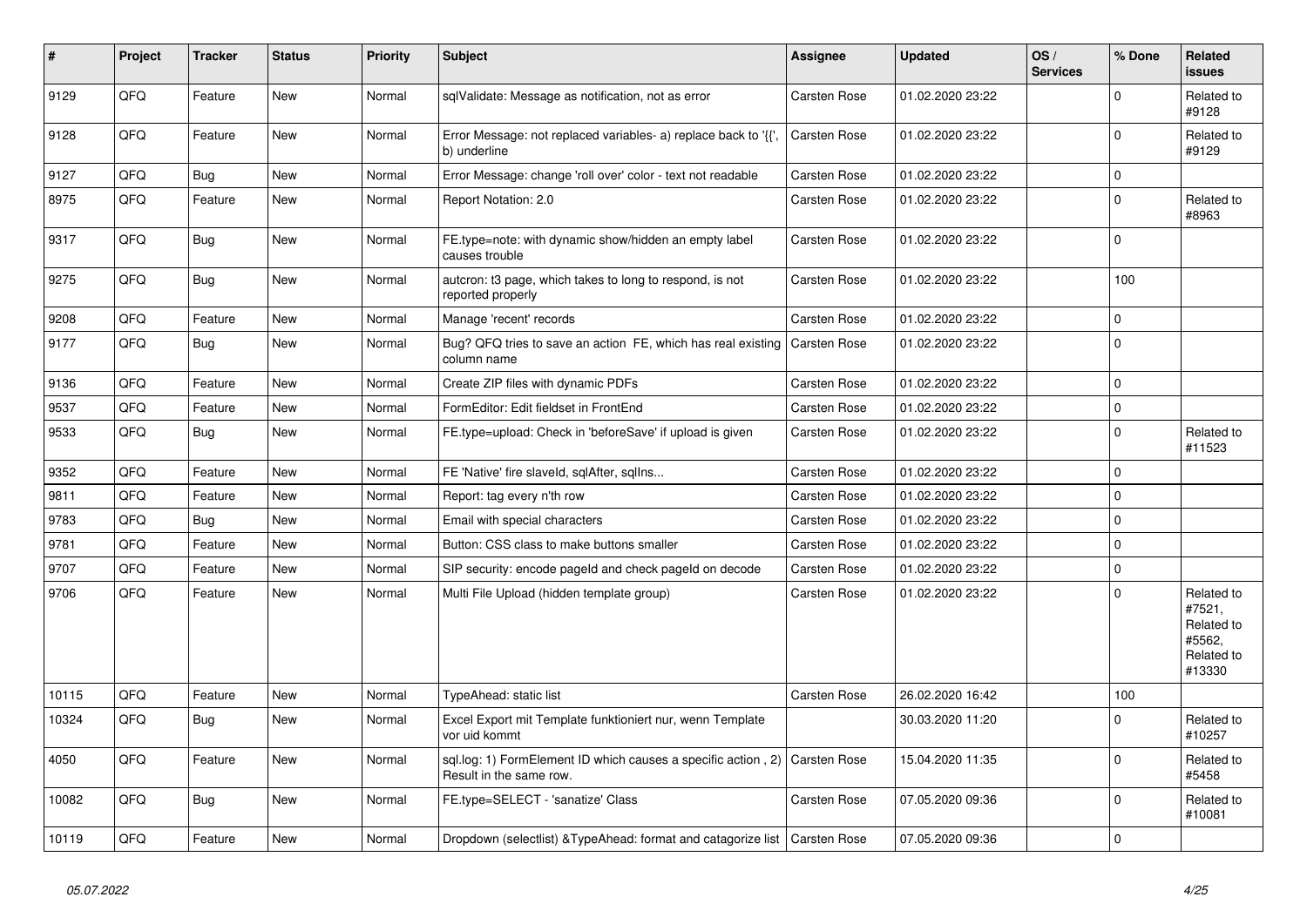| #     | Project | <b>Tracker</b> | <b>Status</b> | <b>Priority</b> | Subject                                                                                            | <b>Assignee</b> | <b>Updated</b>   | OS/<br><b>Services</b> | % Done       | Related<br>issues                                                    |
|-------|---------|----------------|---------------|-----------------|----------------------------------------------------------------------------------------------------|-----------------|------------------|------------------------|--------------|----------------------------------------------------------------------|
| 10322 | QFQ     | Bug            | <b>New</b>    | Normal          | FormElement / Radio: missing column 'enum' >> FE not<br>reported                                   | Carsten Rose    | 07.05.2020 09:37 |                        | <sup>0</sup> |                                                                      |
| 10384 | QFQ     | Feature        | New           | Normal          | Parameter Exchange QFQ Instances                                                                   |                 | 07.05.2020 09:38 |                        | 0            |                                                                      |
| 5559  | QFQ     | Bug            | New           | Normal          | FE.type = Upload: 'accept' might contain variables                                                 | Carsten Rose    | 11.05.2020 21:23 |                        | 0            |                                                                      |
| 10593 | QFQ     | Feature        | <b>New</b>    | Normal          | label2: text behind input element                                                                  | Carsten Rose    | 16.05.2020 10:57 |                        | 0            |                                                                      |
| 5345  | QFQ     | Feature        | New           | Normal          | Report: UPDATE / INSERT / DELETE statements should<br>trigger subqueries, depending on the result. | Carsten Rose    | 27.05.2020 16:11 |                        | $\Omega$     |                                                                      |
| 10658 | QFQ     | Bug            | <b>New</b>    | Normal          | processReadOnly broken                                                                             | Carsten Rose    | 27.05.2020 17:55 |                        | 0            |                                                                      |
| 3432  | QFQ     | Feature        | <b>New</b>    | Normal          | subrecord: dynamicUpdate                                                                           | Carsten Rose    | 11.06.2020 21:10 |                        | 0            | Related to<br>#5691                                                  |
| 10763 | QFQ     | Feature        | <b>New</b>    | Normal          | form accessed and submitted despite logout?                                                        |                 | 16.06.2020 11:43 |                        | 0            |                                                                      |
| 10819 | QFQ     | Feature        | <b>New</b>    | Normal          | Persistent SIP - second try                                                                        | Carsten Rose    | 29.06.2020 23:02 |                        | 0            | Related to<br>#6261                                                  |
| 10874 | QFQ     | Feature        | New           | Normal          | Erstellen eines Foreign Keys in der Tabelle "FormElement"                                          |                 | 13.07.2020 10:11 |                        | $\Omega$     |                                                                      |
| 10890 | QFQ     | Bug            | <b>New</b>    | Normal          | AutoCron hangs                                                                                     |                 | 20.07.2020 13:56 |                        | $\mathbf 0$  |                                                                      |
| 10976 | QFQ     | Feature        | New           | Normal          | Excel Export Verbesserungen                                                                        | Carsten Rose    | 06.08.2020 10:56 |                        | 0            |                                                                      |
| 10996 | QFQ     | Feature        | New           | Normal          | Download video via sip: no seek                                                                    | Carsten Rose    | 12.08.2020 14:18 |                        | 0            |                                                                      |
| 11080 | QFQ     | Feature        | New           | Normal          | Send MQTT messages                                                                                 | Carsten Rose    | 29.08.2020 19:49 |                        | 0            |                                                                      |
| 11195 | QFQ     | Bug            | New           | Low             | Dynamic Update: Note not updated if new text is empty<br>(v20.4)                                   |                 | 25.09.2020 11:14 |                        | $\Omega$     |                                                                      |
| 11239 | QFQ     | Bug            | <b>New</b>    | Normal          | Radiobutton (plain): horizontales Rendern abhängig vom<br>Datentyp in der Datenbank                | Carsten Rose    | 30.09.2020 18:37 |                        | 0            |                                                                      |
| 11504 | QFQ     | Feature        | <b>New</b>    | Normal          | Dynamic Update: Button text update for 'Save',' Close' &<br>'Delete'                               | Carsten Rose    | 12.11.2020 23:44 |                        | $\mathbf 0$  |                                                                      |
| 10937 | QFQ     | <b>Bug</b>     | <b>New</b>    | Normal          | Fehler mit abhängigen Select- Feldern beim Positionieren                                           | Carsten Rose    | 12.11.2020 23:45 |                        | 0            |                                                                      |
| 10759 | QFQ     | <b>Bug</b>     | <b>New</b>    | Normal          | emptyMeansNull - Feld falsch aktualisiert                                                          |                 | 12.11.2020 23:45 |                        | $\mathbf 0$  |                                                                      |
| 10704 | QFQ     | Bug            | New           | Normal          | wkhtml problem rendering fullCalendar.js / fabric.js >><br>successor: puppeteer                    | Carsten Rose    | 12.11.2020 23:45 |                        | 0            | Related to<br>#5024,<br>Related to<br>#4650,<br>Related to<br>#10715 |
| 10588 | QFQ     | Bug            | <b>New</b>    | Normal          | typeahed Tag: Doku anpassen                                                                        | Carsten Rose    | 12.11.2020 23:45 |                        | 0            |                                                                      |
| 11522 | QFQ     | Bug            | New           | Normal          | Aus/Einblenden von Reitern                                                                         |                 | 13.11.2020 14:58 |                        | 0            |                                                                      |
| 11523 | QFQ     | Feature        | New           | Normal          | Mit dynamic Update erkennen, ob Upload gemacht wurde                                               | Carsten Rose    | 13.11.2020 15:07 |                        | 0            | Related to<br>#9533                                                  |
| 11535 | QFQ     | Feature        | New           | Normal          | Ability to create SQL columns in frontend QFQ forms                                                |                 | 17.11.2020 12:11 |                        | $\mathbf 0$  |                                                                      |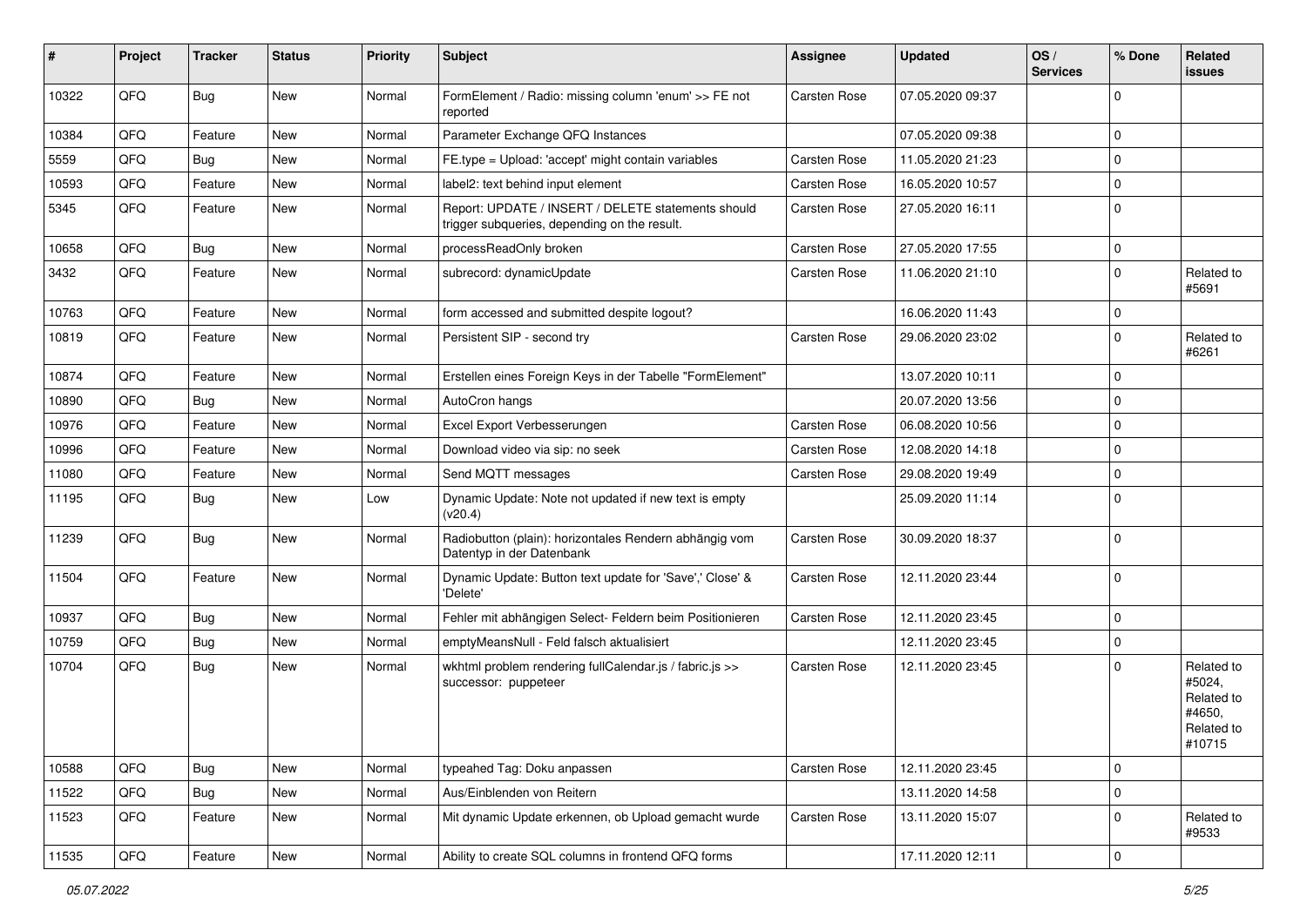| #     | Project | <b>Tracker</b> | <b>Status</b> | <b>Priority</b> | <b>Subject</b>                                                                                       | <b>Assignee</b>     | <b>Updated</b>   | OS/<br><b>Services</b> | % Done      | Related<br>issues         |
|-------|---------|----------------|---------------|-----------------|------------------------------------------------------------------------------------------------------|---------------------|------------------|------------------------|-------------|---------------------------|
| 11534 | QFQ     | Feature        | New           | Normal          | Report: Action on selected rows - Table batchprocessing<br>feature                                   |                     | 18.11.2020 08:15 |                        | $\Omega$    |                           |
| 11695 | QFQ     | <b>Bug</b>     | New           | Normal          | MultiForm required FE Error                                                                          | Carsten Rose        | 04.12.2020 13:34 |                        | $\Omega$    |                           |
| 11715 | QFQ     | Bug            | New           | Normal          | acceptZeroAsRequired and requiredOffButMark do not<br>coincide                                       |                     | 08.12.2020 12:13 |                        | $\Omega$    |                           |
| 11716 | QFQ     | Feature        | New           | Normal          | Form an beliebiger Stelle im Report anzeigen                                                         |                     | 09.12.2020 09:47 |                        | $\mathbf 0$ |                           |
| 11752 | QFQ     | <b>Bug</b>     | New           | Normal          | checkbox renders multiple input elements with same name                                              | Carsten Rose        | 17.12.2020 14:58 |                        | $\mathbf 0$ | Related to<br>#11750      |
| 11775 | QFQ     | Feature        | <b>New</b>    | Normal          | Subrecord Tooltip pro Feld                                                                           | Carsten Rose        | 18.12.2020 15:22 |                        | $\Omega$    | Related to<br>#11955      |
| 12023 | QFQ     | Feature        | <b>New</b>    | Normal          | MySQL Stored Precdure: QDECODESPECIALCHAR()                                                          | Carsten Rose        | 16.02.2021 11:16 |                        | $\Omega$    | Related to<br>#12022      |
| 12038 | QFQ     | Feature        | New           | Normal          | a) STORE_VAR: filenameOnlyStripUniq, b) SP:<br>QSTRIPUNIQ()                                          |                     | 17.02.2021 23:55 |                        | $\Omega$    |                           |
| 12024 | QFQ     | Feature        | New           | Normal          | Excel Export: text columns by default decode<br>htmlspeciachar()                                     | <b>Carsten Rose</b> | 17.02.2021 23:55 |                        | $\Omega$    | Related to<br>#12022      |
| 12039 | QFQ     | Feature        | New           | Normal          | Missing htmlSpecialChar() in pre processing on form submit                                           |                     | 18.02.2021 00:09 |                        | $\Omega$    | Related to<br>#14320      |
| 12040 | QFQ     | Bug            | New           | Normal          | FE Mode 'hidden' für zwei FEs auf einer Zeile                                                        | Carsten Rose        | 18.02.2021 10:13 |                        | $\Omega$    |                           |
| 12045 | QFQ     | Bug            | New           | Normal          | templateGroup afterSave FE: Aufruf ohne<br>sqlHonorFormElements funktioniert nicht                   | Carsten Rose        | 18.02.2021 16:33 |                        | $\mathbf 0$ |                           |
| 8187  | QFQ     | Feature        | New           | Normal          | Subrecord: enable/hide new button - make new/edit/delete<br>customizeable.                           | Carsten Rose        | 06.03.2021 18:44 |                        | $\Omega$    | Related to<br>#11326      |
| 12133 | QFQ     | Bug            | New           | Normal          | NPM, phpSpreadSheet aktualisieren                                                                    | Carsten Rose        | 15.03.2021 09:04 |                        | $\mathbf 0$ |                           |
| 12146 | QFQ     | Feature        | New           | Normal          | Autocron Job: Anzeigen wann der naechste Job ausgefuehrt<br>wird, resp das er nicht ausgefuehrt wird | Carsten Rose        | 15.03.2021 15:23 |                        | $\Omega$    |                           |
| 11516 | QFQ     | Feature        | New           | Normal          | Multi Page Form (Previous/Next Buttons)                                                              | Carsten Rose        | 16.03.2021 17:52 |                        | $\Omega$    |                           |
| 8217  | QFQ     | Feature        | New           | Normal          | if-elseif-else construct                                                                             | Carsten Rose        | 16.03.2021 18:41 |                        | $\Omega$    | Related to<br>#10716      |
| 10714 | QFQ     | Feature        | New           | Normal          | multi Table Form                                                                                     | Carsten Rose        | 16.03.2021 18:44 |                        | $\Omega$    |                           |
| 12187 | QFQ     | Bug            | New           | Normal          | Trigger FormAsFile() via Report: probably problem with multi<br>DB setup                             | Carsten Rose        | 20.03.2021 21:20 |                        | $\Omega$    |                           |
| 10080 | QFQ     | Feature        | New           | Normal          | Popup on 'save' / 'close': configure dialog (answer<br>yes/no/cancle/)                               | Carsten Rose        | 28.03.2021 20:52 |                        | $\mathbf 0$ | Is duplicate<br>of #12262 |
| 12330 | QFQ     | Feature        | New           | Normal          | Copy to input field / text area / TinyMCE                                                            | Carsten Rose        | 07.04.2021 09:01 |                        | $\mathbf 0$ |                           |
| 12135 | QFQ     | Feature        | New           | Normal          | Subrecord: Notiz                                                                                     |                     | 24.04.2021 16:58 |                        | $\mathbf 0$ |                           |
| 12162 | QFQ     | Feature        | New           | Normal          | FE.type=sendmail: personalized mailing (several mails) via<br>template                               | Carsten Rose        | 03.05.2021 20:45 |                        | $\mathbf 0$ |                           |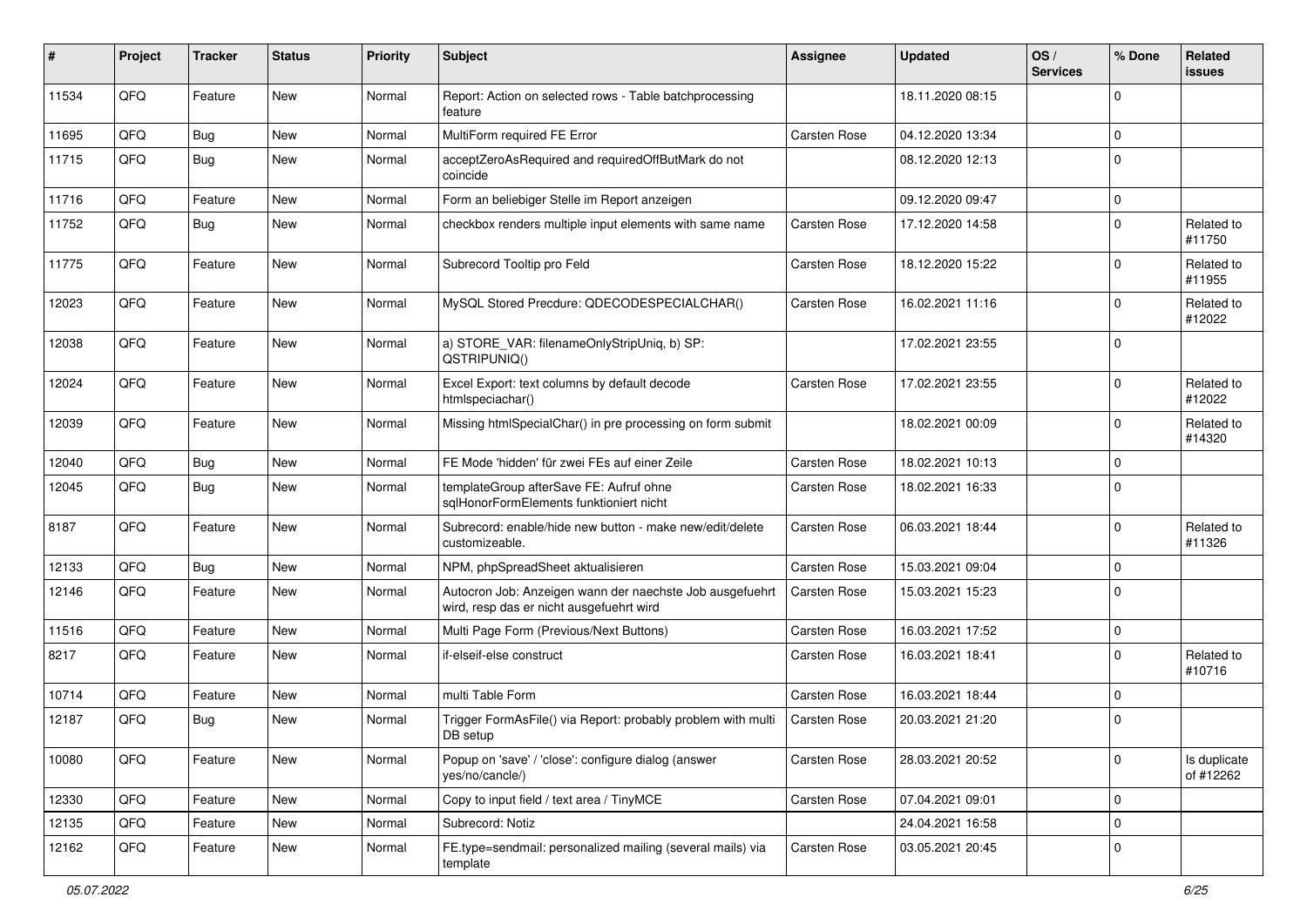| #     | Project    | <b>Tracker</b> | <b>Status</b> | <b>Priority</b> | Subject                                                                                                    | <b>Assignee</b>                                        | <b>Updated</b>   | OS/<br><b>Services</b> | % Done      | Related<br>issues                             |                      |
|-------|------------|----------------|---------------|-----------------|------------------------------------------------------------------------------------------------------------|--------------------------------------------------------|------------------|------------------------|-------------|-----------------------------------------------|----------------------|
| 12156 | QFQ        | Feature        | <b>New</b>    | Normal          | Form: Optional disable 'leave page'                                                                        |                                                        | 03.05.2021 20:45 |                        | $\Omega$    |                                               |                      |
| 12109 | QFQ        | Feature        | New           | Normal          | Donwload Link: Plain, SIP, Persistent Link, Peristent SIP -<br>new notation                                | Carsten Rose                                           | 03.05.2021 20:45 |                        | $\mathbf 0$ | Related to<br>#12085                          |                      |
| 12480 | QFQ        | Feature        | <b>New</b>    | Normal          | If QFQ upgrade is running, block further request                                                           | Carsten Rose                                           | 03.05.2021 20:45 |                        | $\Omega$    |                                               |                      |
| 12477 | QFQ        | Feature        | New           | Normal          | Support for refactoring: Form, FormElement, diverse<br>Tabellen/Spalten, tt-content Records                | Carsten Rose                                           | 03.05.2021 20:45 |                        | $\Omega$    |                                               |                      |
| 12474 | QFQ        | Feature        | New           | Normal          | Check BaseConfigURL if it is given and the the last char is '/'                                            | Carsten Rose                                           | 03.05.2021 20:45 |                        | $\mathbf 0$ |                                               |                      |
| 12413 | QFQ        | Feature        | New           | Normal          | STORE_TYPO3: enhance for {{be_users.email:T}},<br>{{fe users.email:T}}                                     | Carsten Rose                                           | 03.05.2021 20:45 |                        | $\Omega$    | Related to<br>#12412,<br>Related to<br>#10012 |                      |
| 12400 | QFQ        | Feature        | New           | Normal          | Tutorial ist in QFQ Doku, Wird in der Suche gefunden, es gibt<br>aber kein Menupunkt - Inhalt ueberpruefen | Carsten Rose                                           | 03.05.2021 20:45 |                        | $\mathbf 0$ |                                               |                      |
| 12269 | QFQ        | Feature        | <b>New</b>    | Normal          | 2FA - Login                                                                                                | Carsten Rose                                           | 03.05.2021 20:45 |                        | $\mathbf 0$ |                                               |                      |
| 11747 | QFQ        | Feature        | <b>New</b>    | Normal          | Maintenance Page with Redirect                                                                             | Carsten Rose                                           | 03.05.2021 20:47 |                        | $\Omega$    | Related to<br>#11741                          |                      |
| 11955 | QFQ        | Feature        | <b>New</b>    | Normal          | subrecord: new title option to set <th> attributes - e.g. to<br/>customize tablesorter options.</th>       | attributes - e.g. to<br>customize tablesorter options. | Carsten Rose     | 03.05.2021 20:47       |             | $\Omega$                                      | Related to<br>#11775 |
| 11668 | QFQ        | <b>Bug</b>     | <b>New</b>    | Normal          | Play function.sql - problem with mysql                                                                     | Carsten Rose                                           | 03.05.2021 20:48 |                        | $\Omega$    |                                               |                      |
| 11667 | QFQ        | <b>Bug</b>     | <b>New</b>    | Normal          | MySQL mariadb-server-10.3: Incorrect datetime value                                                        | Carsten Rose                                           | 03.05.2021 20:48 |                        | $\mathbf 0$ |                                               |                      |
| 12163 | QFQ        | Feature        | New           | Normal          | Checkbox: table wrap                                                                                       | Carsten Rose                                           | 03.05.2021 20:51 |                        | $\mathbf 0$ |                                               |                      |
| 12119 | QFQ        | Feature        | New           | Normal          | AS paged: error message missing if there ist no 'r' argument.                                              | Carsten Rose                                           | 03.05.2021 20:51 |                        | $\mathbf 0$ |                                               |                      |
| 10345 | QFQ        | Feature        | New           | Normal          | Templates - Patterns QFQ Style                                                                             |                                                        | 03.05.2021 21:01 |                        | $\Omega$    | Related to<br>#10713                          |                      |
| 10766 | QFQ        | Bug            | New           | High            | Radiobutton / parameter.buttonClass=btn-default: dynamic<br>update                                         |                                                        | 03.05.2021 21:12 |                        | $\mathbf 0$ | Related to<br>#11237                          |                      |
| 10640 | QFQ        | Bug            | <b>New</b>    | High            | TypeAhead Tag: FE editierbar trotz readOnly                                                                | Carsten Rose                                           | 03.05.2021 21:12 |                        | $\Omega$    | Related to<br>#7795                           |                      |
| 10508 | QFQ        | <b>Bug</b>     | New           | High            | Multi Form broken on Multi DB Instance                                                                     | Carsten Rose                                           | 03.05.2021 21:12 |                        | $\mathbf 0$ |                                               |                      |
| 10506 | QFQ        | Bug            | New           | High            | Template Group broken on MultiDB instance                                                                  | Carsten Rose                                           | 03.05.2021 21:12 |                        | $\Omega$    | Related to<br>#10505                          |                      |
| 10081 | <b>QFQ</b> | <b>Bug</b>     | New           | High            | Stale record lock after 'forbidden' character                                                              | Carsten Rose                                           | 03.05.2021 21:12 |                        | l 0         | Related to<br>#10082,<br>Related to<br>#9789  |                      |
| 12468 | QFQ        | Bug            | New           | Urgent          | Form: update Form.title after save                                                                         | Carsten Rose                                           | 03.05.2021 21:12 |                        | $\Omega$    |                                               |                      |
| 11850 | QFQ        | Feature        | New           | Urgent          | Wizard Form: basierend auf einer Tabelle eine Form anlegen.                                                |                                                        | 03.05.2021 21:12 |                        | $\mathbf 0$ | <b>Blocked by</b><br>#8082                    |                      |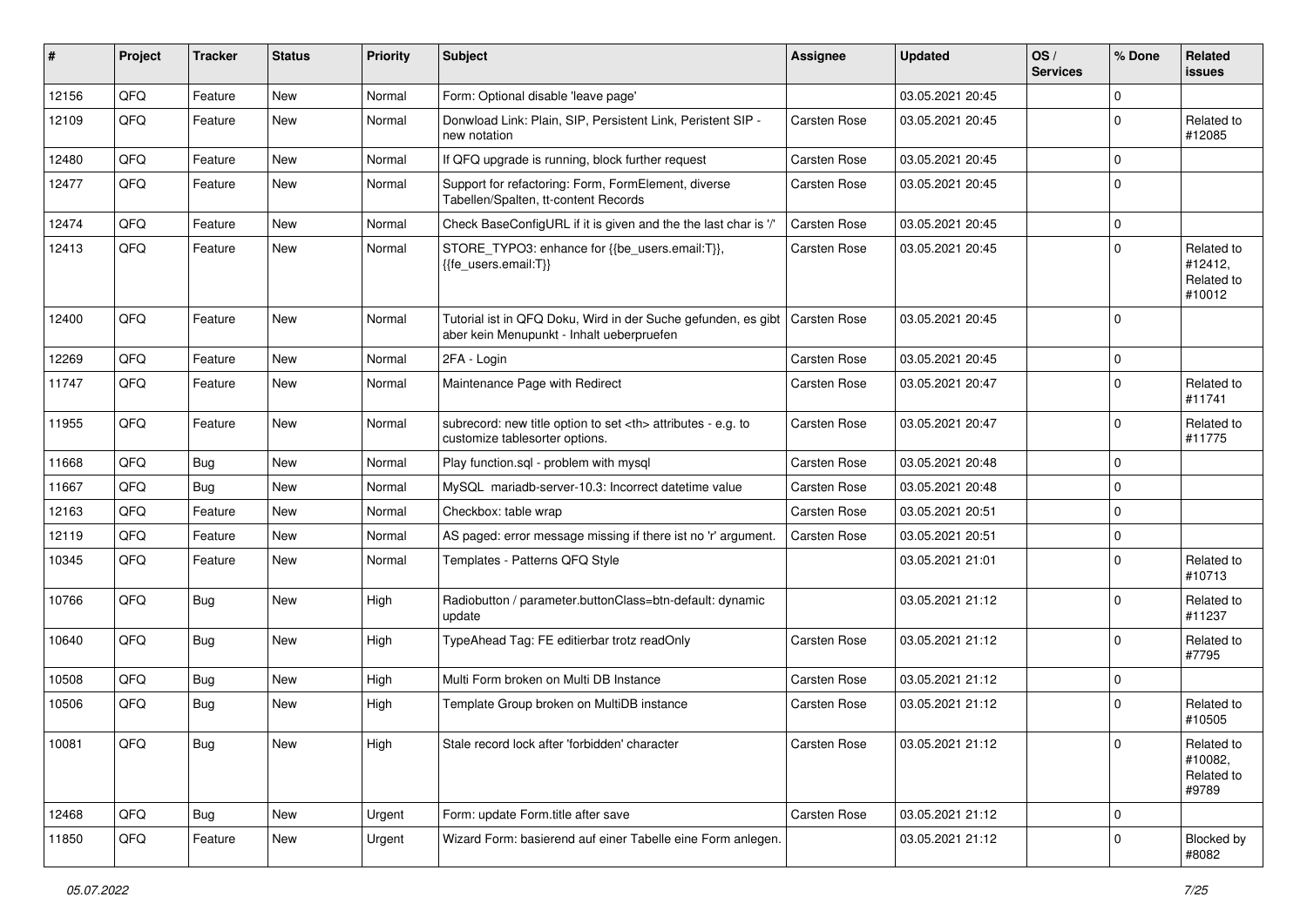| #     | Project | <b>Tracker</b> | <b>Status</b> | <b>Priority</b> | <b>Subject</b>                                                                                                 | <b>Assignee</b>     | <b>Updated</b>   | OS/<br><b>Services</b> | % Done      | Related<br><b>issues</b>                      |
|-------|---------|----------------|---------------|-----------------|----------------------------------------------------------------------------------------------------------------|---------------------|------------------|------------------------|-------------|-----------------------------------------------|
| 11237 | QFQ     | Bug            | <b>New</b>    | High            | Radiobutton / parameter.buttonClass= btn-default - kein dirty<br>Trigger                                       | Benjamin Baer       | 03.05.2021 21:12 |                        | $\mathbf 0$ | Related to<br>#10766                          |
| 11057 | QFQ     | Bug            | <b>New</b>    | High            | Checkboxes ohne span.checkmark im Report werden<br>ausgeblendet                                                | Benjamin Baer       | 03.05.2021 21:12 |                        | $\Omega$    | Related to<br>#11039                          |
| 3727  | QFQ     | Feature        | <b>New</b>    | High            | Security: Session Hijacking erschweren                                                                         | Carsten Rose        | 03.05.2021 21:14 |                        | $\mathbf 0$ |                                               |
| 7650  | QFQ     | <b>Bug</b>     | <b>New</b>    | High            | Optional do not show 'required' sign on FormElement                                                            | <b>Carsten Rose</b> | 03.05.2021 21:14 |                        | $\mathbf 0$ |                                               |
| 5715  | QFQ     | Feature        | <b>New</b>    | High            | PDF Caching                                                                                                    | Carsten Rose        | 03.05.2021 21:14 |                        | $\mathbf 0$ | Related to<br>#5851,<br>Related to<br>#6357   |
| 5459  | QFQ     | Bug            | <b>New</b>    | High            | Multi DB: spread system tables between 'QFQ' and 'Data'-DB                                                     | Carsten Rose        | 03.05.2021 21:14 |                        | $\mathbf 0$ | Related to<br>#4720                           |
| 5221  | QFQ     | Bug            | New           | High            | Download Dialog: Bleibt stehen in FF wenn Datei<br>automatisch gespeichert wird.                               | Carsten Rose        | 03.05.2021 21:14 |                        | $\Omega$    |                                               |
| 8962  | QFQ     | Feature        | <b>New</b>    | High            | allow for form fields with identical names                                                                     | <b>Carsten Rose</b> | 03.05.2021 21:14 |                        | $\mathbf 0$ |                                               |
| 8668  | QFQ     | <b>Bug</b>     | New           | High            | Pill disabled: dyamic mode 'hidden' not respected - FE is still<br>required                                    | <b>Carsten Rose</b> | 03.05.2021 21:14 |                        | $\mathbf 0$ |                                               |
| 8431  | QFQ     | <b>Bug</b>     | <b>New</b>    | High            | autocron.php with wrong path                                                                                   | <b>Carsten Rose</b> | 03.05.2021 21:14 |                        | $\mathsf 0$ |                                               |
| 8083  | QFQ     | Bug            | <b>New</b>    | High            | FormEditor: primary table list does not respect<br>'indexDb={{indexData:Y}}'                                   | Carsten Rose        | 03.05.2021 21:14 |                        | $\Omega$    | Has<br>duplicate<br>#6678                     |
| 7899  | QFQ     | Bug            | <b>New</b>    | High            | Fe.type=password / retype / required: always complain about<br>missing value                                   | Carsten Rose        | 03.05.2021 21:14 |                        | $\mathbf 0$ |                                               |
| 7850  | QFQ     | Feature        | <b>New</b>    | High            | Upload records: non 'pathFileName' column                                                                      | <b>Carsten Rose</b> | 03.05.2021 21:14 |                        | $\mathbf 0$ |                                               |
| 12465 | QFQ     | Feature        | <b>New</b>    | Normal          | QFQ Function: use in FE to fill StoreRecord                                                                    | <b>Carsten Rose</b> | 05.05.2021 21:58 |                        | $\mathbf 0$ |                                               |
| 12412 | QFQ     | Feature        | New           | Normal          | Action/Escape qualifier 'e' (empty), '0': if given, an empty<br>string (or '0') will be treated as 'not found' | Carsten Rose        | 08.05.2021 09:40 |                        | $\Omega$    | Related to<br>#12413,<br>Related to<br>#10012 |
| 11893 | QFQ     | Feature        | <b>New</b>    | High            | Broken SIP: a) only report one time, b) only report in main<br>column                                          | Carsten Rose        | 12.05.2021 12:13 |                        | $\Omega$    | Related to<br>#12532,<br>Related to<br>#14187 |
| 12632 | QFQ     | Feature        | <b>New</b>    | Normal          | TinyMCE: Prepare CSS classes for images                                                                        | Carsten Rose        | 04.06.2021 14:35 |                        | 100         | Blocked by<br>#12186                          |
| 9531  | QFQ     | Bug            | <b>New</b>    | High            | FE File: Dynamic Update / modeSgl / required detected even<br>it not set                                       | <b>Carsten Rose</b> | 11.06.2021 20:32 |                        | $\mathbf 0$ | Related to<br>#12398                          |
| 7890  | QFQ     | Bug            | <b>New</b>    | Normal          | FormElement 'required': extraButtonInfo not aligned                                                            | Carsten Rose        | 11.06.2021 21:17 |                        | $\mathbf 0$ | Related to<br>#11517                          |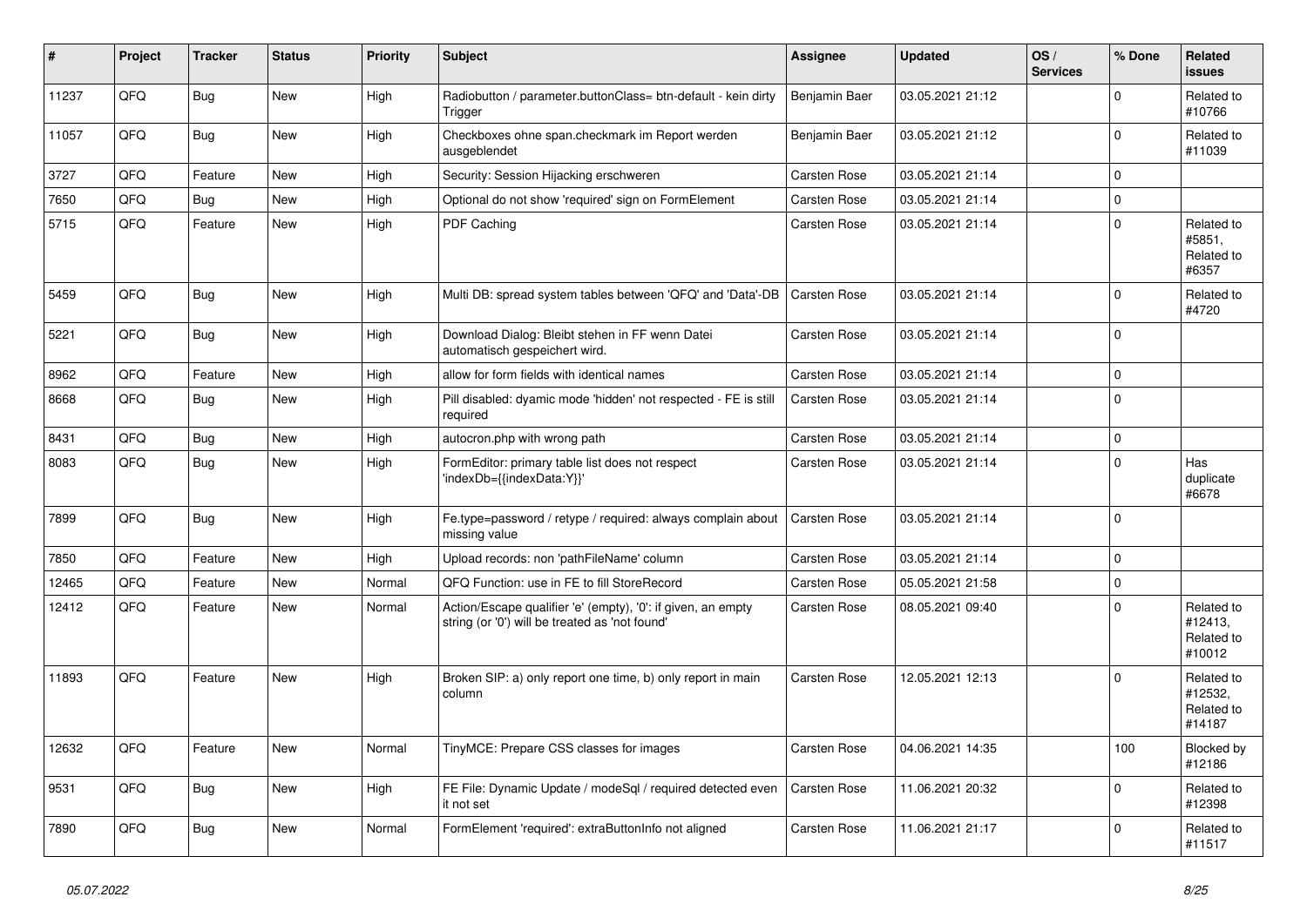| $\vert$ # | Project | <b>Tracker</b> | <b>Status</b> | <b>Priority</b> | <b>Subject</b>                                                                                                                        | <b>Assignee</b>     | <b>Updated</b>   | OS/<br><b>Services</b> | % Done      | Related<br>issues                             |
|-----------|---------|----------------|---------------|-----------------|---------------------------------------------------------------------------------------------------------------------------------------|---------------------|------------------|------------------------|-------------|-----------------------------------------------|
| 9348      | QFQ     | Feature        | <b>New</b>    | Normal          | defaultThumbnailSize: pre render thumbnails                                                                                           | Carsten Rose        | 12.06.2021 09:05 |                        | $\mathbf 0$ |                                               |
| 6723      | QFQ     | Feature        | <b>New</b>    | Normal          | Report QFQ Installation and Version                                                                                                   | Carsten Rose        | 12.06.2021 09:07 |                        | $\mathbf 0$ |                                               |
| 6261      | QFQ     | Feature        | New           | Normal          | Persistent SIP                                                                                                                        | Carsten Rose        | 12.06.2021 09:07 |                        | $\mathbf 0$ | Related to<br>#10819                          |
| 11460     | QFQ     | Feature        | <b>New</b>    | Normal          | Easier creation of changelog: gitchangelog                                                                                            | Carsten Rose        | 12.06.2021 10:20 |                        | $\mathbf 0$ | Related to<br>#13467                          |
| 9347      | QFQ     | <b>Bug</b>     | New           | High            | FE.type=upload with dynamic show/hidden: required not<br>detected                                                                     | <b>Carsten Rose</b> | 12.06.2021 10:40 |                        | $\mathbf 0$ | Related to<br>#5305,<br>Related to<br>#12398  |
| 12679     | QFQ     | Feature        | New           | Normal          | tablesorter: custom column width                                                                                                      | Carsten Rose        | 16.06.2021 11:10 |                        | $\mathbf 0$ |                                               |
| 5305      | QFQ     | <b>Bug</b>     | New           | Normal          | Upload FormElement: nicht disabled by readonly Form                                                                                   | Carsten Rose        | 16.06.2021 13:43 |                        | $\mathbf 0$ | Related to<br>#9347,<br>Related to<br>#9834   |
| 9013      | QFQ     | <b>Bug</b>     | <b>New</b>    | Normal          | Error in Twig template not handled                                                                                                    | Carsten Rose        | 20.10.2021 13:43 |                        | $\mathbf 0$ |                                               |
| 13354     | QFQ     | Feature        | New           | Normal          | Using Websocket in QFQ                                                                                                                | Carsten Rose        | 10.11.2021 15:47 |                        | $\mathbf 0$ |                                               |
| 11702     | QFQ     | Feature        | <b>New</b>    | Normal          | HTML Special Char makes no sense for 'allbut' if '&' is<br>forbidden                                                                  | Carsten Rose        | 07.12.2021 16:35 |                        | $\mathbf 0$ | Related to<br>#5112,<br>Related to<br>#14320  |
| 12186     | QFQ     | Feature        | <b>New</b>    | High            | TinyMCE Config für Objekte                                                                                                            | Carsten Rose        | 07.12.2021 17:19 |                        | $\mathbf 0$ | <b>Blocks</b><br>#12632                       |
| 10114     | QFQ     | Feature        | New           | High            | Symbol (Link): 'G:' (Glyphicon) replaced by 'i:' (icon)                                                                               |                     | 07.12.2021 17:19 |                        | $\mathbf 0$ | Related to<br>#3797,<br>Related to<br>#4194   |
| 12974     | QFQ     | Bug            | New           | High            | Sanitize Queries in Action-Elements                                                                                                   | Carsten Rose        | 07.12.2021 17:19 |                        | $\mathbf 0$ |                                               |
| 12670     | QFQ     | Bug            | New           | High            | Dropdown-Menu classes können nicht mehr angegeben<br>werden                                                                           | Carsten Rose        | 07.12.2021 17:19 |                        | $\mathbf 0$ |                                               |
| 12532     | QFQ     | Feature        | <b>New</b>    | High            | SIP-Parameter bei Seitenaufruf in Browser-Console anzeigen                                                                            | Carsten Rose        | 07.12.2021 17:19 |                        | $\mathbf 0$ | Related to<br>#11893,<br>Related to<br>#14187 |
| 12513     | QFQ     | Bug            | New           | High            | Implement server side check of maxlength                                                                                              | Carsten Rose        | 07.12.2021 17:19 |                        | $\mathbf 0$ |                                               |
| 12545     | QFQ     | Bug            | New           | Urgent          | sql.log not created / updated                                                                                                         | Carsten Rose        | 14.12.2021 16:02 |                        | $\mathbf 0$ |                                               |
| 12702     | QFQ     | <b>Bug</b>     | <b>New</b>    | High            | templateGroup: broken in multiDb Setup                                                                                                | Carsten Rose        | 14.12.2021 16:02 |                        | $\mathbf 0$ |                                               |
| 12544     | QFQ     | Feature        | New           | High            | a) ' AS _link' new also as ' AS _format', b) sortierung via<br>'display: none;', c) '_format' benoeitgt nicht zwingend<br>u/U/p/m/z/d | Carsten Rose        | 14.12.2021 16:03 |                        | $\mathsf 0$ |                                               |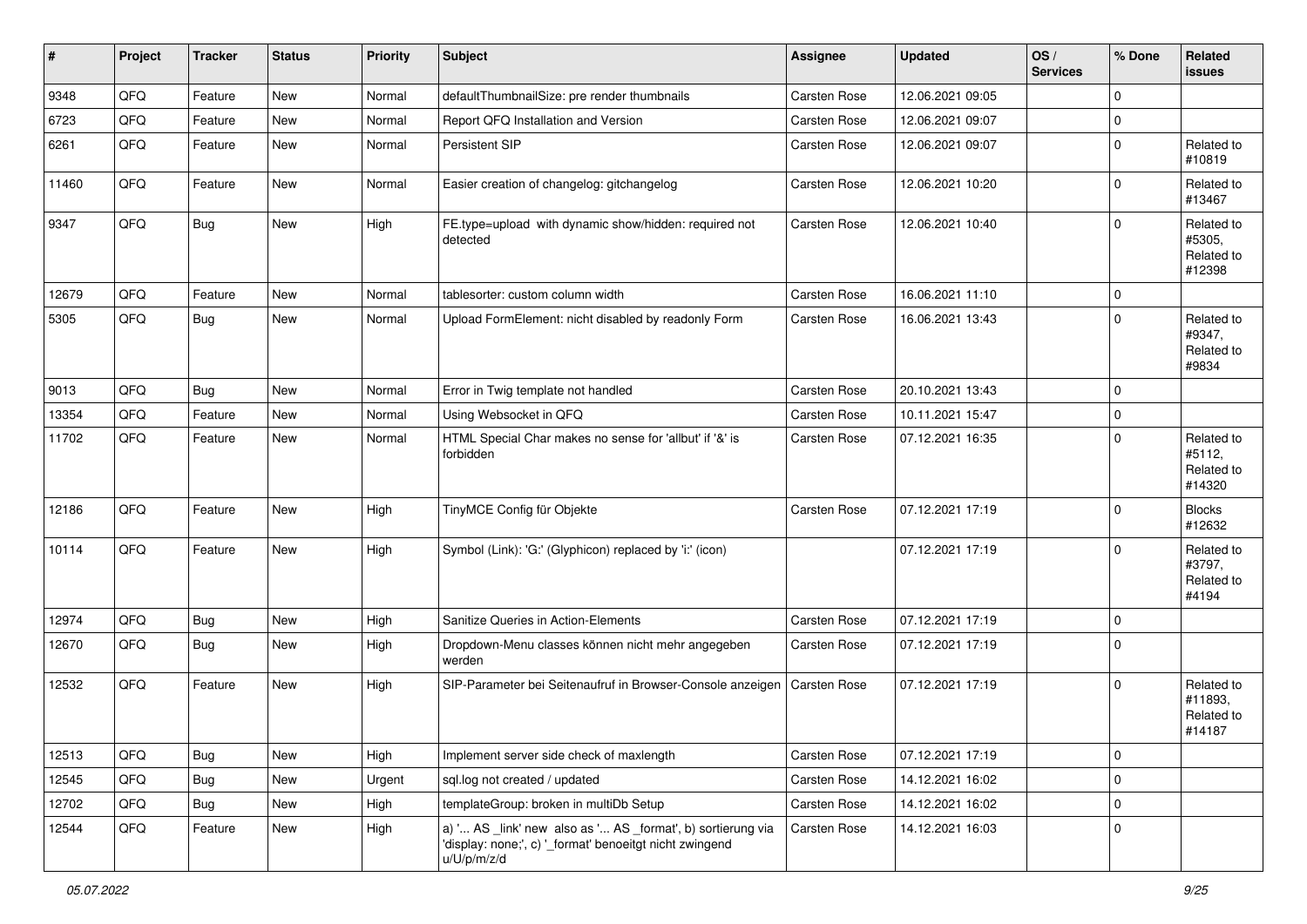| ∦     | Project | <b>Tracker</b> | <b>Status</b> | <b>Priority</b> | Subject                                                                                                                                             | Assignee      | <b>Updated</b>   | OS/<br><b>Services</b> | % Done         | Related<br>issues    |
|-------|---------|----------------|---------------|-----------------|-----------------------------------------------------------------------------------------------------------------------------------------------------|---------------|------------------|------------------------|----------------|----------------------|
| 12327 | QFQ     | Bug            | <b>New</b>    | Normal          | Copy to clipboard: Glyphicon can not be changed                                                                                                     | Carsten Rose  | 27.12.2021 17:59 |                        | $\mathbf 0$    |                      |
| 12476 | QFQ     | Feature        | <b>New</b>    | Normal          | clearMe: a) should trigger 'dirty', b) sticky on textarea resize                                                                                    | Benjamin Baer | 04.01.2022 08:40 |                        | $\Omega$       | Related to<br>#9528  |
| 13659 | QFQ     | Bug            | <b>New</b>    | Normal          | wrong sanitize class applied to R-store                                                                                                             | Carsten Rose  | 15.01.2022 14:23 |                        | $\mathbf 0$    |                      |
| 13706 | QFQ     | <b>Bug</b>     | <b>New</b>    | Normal          | Wrong CheckType in FieldElement LastStatus of Form Cron                                                                                             | Carsten Rose  | 21.01.2022 18:20 |                        | $\Omega$       |                      |
| 4413  | QFQ     | Feature        | <b>New</b>    | Normal          | fieldset: show/hidden, modeSql, dynamicUpdate                                                                                                       | Carsten Rose  | 09.02.2022 15:19 |                        | $\Omega$       |                      |
| 13843 | QFQ     | Feature        | New           | Normal          | Create JWT via QFQ                                                                                                                                  | Carsten Rose  | 19.03.2022 17:42 |                        | $\mathbf 0$    |                      |
| 13841 | QFQ     | Feature        | <b>New</b>    | Normal          | Create PDF via iText - evaluate                                                                                                                     | Carsten Rose  | 19.03.2022 17:42 |                        | $\Omega$       |                      |
| 13757 | QFQ     | Feature        | <b>New</b>    | High            | QR / Bar-Code Plugin                                                                                                                                | Enis Nuredini | 19.03.2022 17:43 |                        | $\mathbf 0$    |                      |
| 13700 | QFQ     | Feature        | <b>New</b>    | Normal          | Redesign gfg.io Seite                                                                                                                               | Carsten Rose  | 19.03.2022 17:43 |                        | $\Omega$       |                      |
| 13647 | QFQ     | <b>Bug</b>     | <b>New</b>    | Normal          | Autofocus funktioniert nicht auf Chrome                                                                                                             | Benjamin Baer | 19.03.2022 17:44 |                        | $\Omega$       |                      |
| 13592 | QFQ     | Bug            | New           | Normal          | QFQ Build Queue: das vergeben von Tags klappt nicht. Es<br>werden keine Releases gebaut.                                                            | Carsten Rose  | 19.03.2022 17:45 |                        | $\Omega$       |                      |
| 13528 | QFQ     | Bug            | <b>New</b>    | Normal          | gfg.io > releases: es wird kein neues Release angelegt                                                                                              | Benjamin Baer | 19.03.2022 17:46 |                        | $\mathbf 0$    |                      |
| 13467 | QFQ     | Feature        | New           | Normal          | ChangeLog Generator                                                                                                                                 | Carsten Rose  | 19.03.2022 17:46 |                        | $\Omega$       | Related to<br>#11460 |
| 13460 | QFQ     | <b>Bug</b>     | <b>New</b>    | Normal          | Doc: Password set/reset  password should not processed<br>with 'html encode'                                                                        | Carsten Rose  | 19.03.2022 17:46 |                        | $\Omega$       |                      |
| 13332 | QFQ     | Bug            | <b>New</b>    | Normal          | Multi Form: Required Felder werden visuell nicht markiert.                                                                                          | Carsten Rose  | 19.03.2022 17:47 |                        | $\mathbf 0$    |                      |
| 13331 | QFQ     | Bug            | New           | Normal          | Multi Form: Clear Icon misplaced                                                                                                                    | Carsten Rose  | 19.03.2022 17:47 |                        | $\Omega$       |                      |
| 12716 | QFQ     | <b>Bug</b>     | <b>New</b>    | Normal          | template group: Pattern only applied to first instance                                                                                              | Carsten Rose  | 19.03.2022 17:47 |                        | $\mathbf 0$    |                      |
| 12664 | QFQ     | Feature        | <b>New</b>    | Normal          | TinyMCE: report/remove malicous HTML/JS Code                                                                                                        | Carsten Rose  | 19.03.2022 17:47 |                        | $\Omega$       | Related to<br>#14320 |
| 12603 | QFQ     | Feature        | <b>New</b>    | Normal          | Dropdown (Select), Radio, checkbox:<br>itemListAlways={{!SELECT key, value}}                                                                        | Carsten Rose  | 19.03.2022 17:47 |                        | $\Omega$       |                      |
| 12581 | QFQ     | Bug            | <b>New</b>    | Normal          | Form.forward=close: Record 'new' in new browser tab > save<br>(& close) >> Form is not reloaded with new created record id<br>and stays in mode=new | Carsten Rose  | 19.03.2022 17:48 |                        | $\overline{0}$ |                      |
| 12520 | QFQ     | Bug            | <b>New</b>    | Normal          | Switch FE User: still active even FE User session expired                                                                                           | Carsten Rose  | 19.03.2022 17:48 |                        | $\mathbf 0$    |                      |
| 12512 | QFQ     | Bug            | New           | Normal          | Some MySQL Installation can't use 'stored procedures'                                                                                               | Carsten Rose  | 19.03.2022 17:48 |                        | $\overline{0}$ |                      |
| 12556 | QFQ     | Feature        | New           | Normal          | Pills Title: colored = static or dynamic on allrequiredgiven                                                                                        | Benjamin Baer | 19.03.2022 17:49 |                        | $\overline{0}$ |                      |
| 12714 | QFQ     | Bug            | New           | Normal          | Conversion of GIF to PDF broken when GIF contains Alpha.                                                                                            | Carsten Rose  | 19.03.2022 17:49 |                        | $\mathbf 0$    |                      |
| 11892 | QFQ     | Feature        | New           | Normal          | tablesorter: columns with links are hard to order - new<br>qualifier 'Y: <ord>'</ord>                                                               | Enis Nuredini | 23.03.2022 09:22 |                        | $\Omega$       |                      |
| 10463 | QFQ     | Feature        | New           | Normal          | Report_link: expliztes setzen von HTML Tags (Bedarf fuer<br>'data-selenium' & 'id')                                                                 | Enis Nuredini | 23.03.2022 09:23 |                        | 0              | Related to<br>#7648  |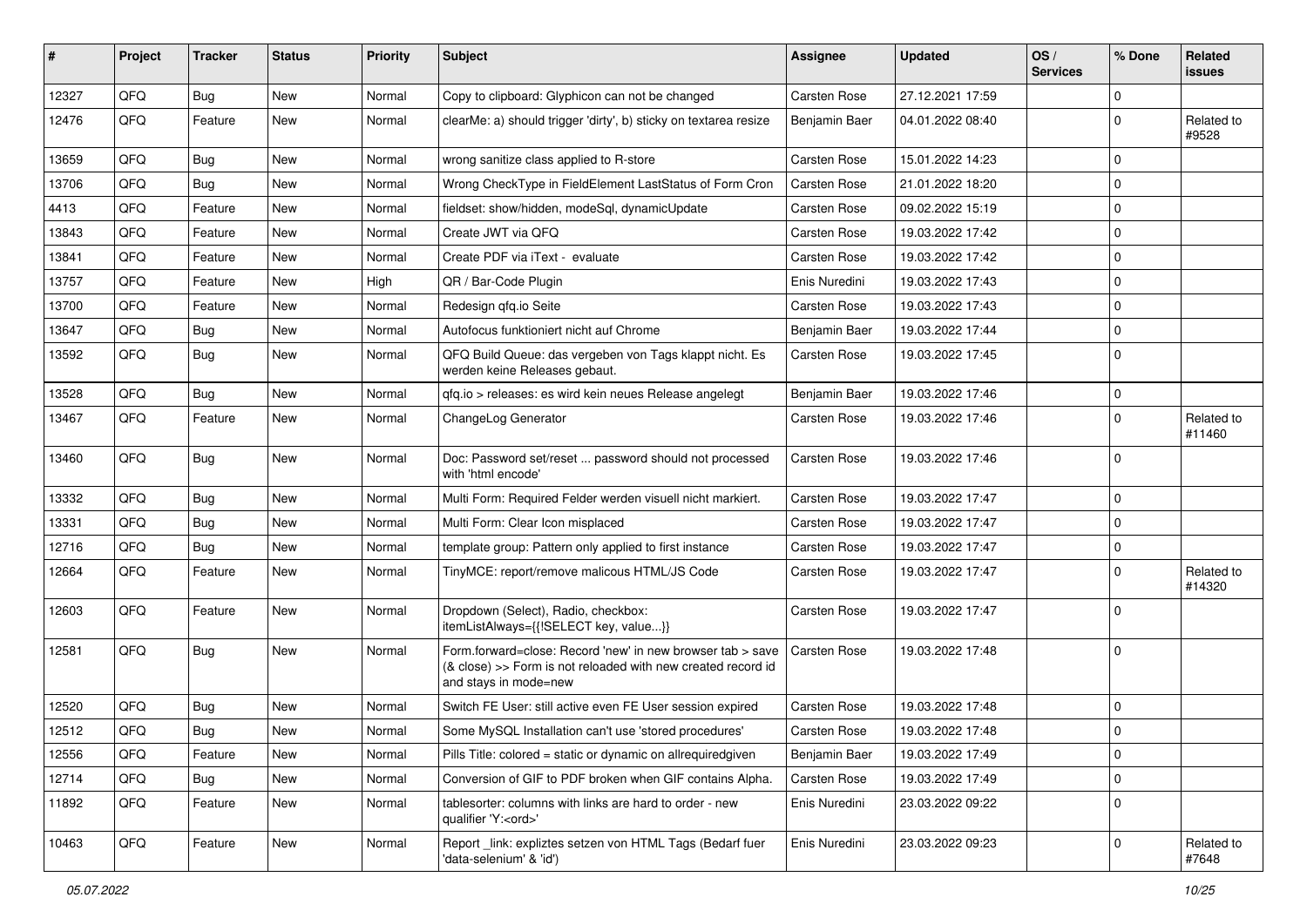| #     | Project | <b>Tracker</b> | <b>Status</b> | <b>Priority</b> | Subject                                                                | Assignee               | <b>Updated</b>   | OS/<br><b>Services</b> | % Done      | Related<br>issues                                                      |
|-------|---------|----------------|---------------|-----------------|------------------------------------------------------------------------|------------------------|------------------|------------------------|-------------|------------------------------------------------------------------------|
| 8891  | QFQ     | Bug            | New           | High            | formSubmitLog: do not log passwords                                    | Enis Nuredini          | 25.03.2022 09:06 |                        | $\mathbf 0$ |                                                                        |
| 13451 | QFQ     | Bug            | New           | Normal          | Character Counter / Max Character: Problem in Safari                   | Carsten Rose           | 15.04.2022 17:18 |                        | $\mathbf 0$ |                                                                        |
| 14091 | QFQ     | <b>Bug</b>     | New           | Normal          | inconsistent template path for twig                                    | Carsten Rose           | 19.04.2022 18:36 |                        | $\mathbf 0$ |                                                                        |
| 10979 | QFQ     | Feature        | <b>New</b>    | Normal          | Ajax Calls an API - dataReport                                         | Carsten Rose           | 11.05.2022 12:15 |                        | $\mathbf 0$ |                                                                        |
| 13945 | QFQ     | Feature        | New           | Normal          | As _link: content before/after link                                    | Enis Nuredini          | 28.05.2022 11:01 |                        | $\mathbf 0$ | Related to<br>#12262                                                   |
| 14028 | QFQ     | Feature        | <b>New</b>    | Normal          | Required notification: visual nicer                                    | Enis Nuredini          | 28.05.2022 11:01 |                        | $\mathbf 0$ |                                                                        |
| 14077 | QFQ     | Bug            | New           | Normal          | As _link: Attribute 'class' missing by r:1 and r:3 - but should<br>set | Carsten Rose           | 28.05.2022 11:02 |                        | $\mathbf 0$ | Related to<br>#5342,<br>Related to<br>#4343                            |
| 14187 | QFQ     | Feature        | <b>New</b>    | High            | qfq.log: show current URL                                              | Carsten Rose           | 28.05.2022 11:02 |                        | $\mathbf 0$ | Related to<br>#13933,<br>Related to<br>#12532,<br>Related to<br>#11893 |
| 14227 | QFQ     | Feature        | <b>New</b>    | Normal          | Selenium Konkurrenz: cypress.io                                        | Enis Nuredini          | 28.05.2022 11:02 |                        | $\mathbf 0$ |                                                                        |
| 14233 | QFQ     | Bug            | <b>New</b>    | Normal          | AS _link: question - HTML is not rendered                              | Carsten Rose           | 28.05.2022 11:02 |                        | $\mathbf 0$ |                                                                        |
| 13609 | QFQ     | Feature        | New           | Normal          | QFQ Introduction: Seite aufloesen                                      | Philipp<br>Gröbelbauer | 28.05.2022 11:02 |                        | $\mathbf 0$ |                                                                        |
| 14090 | QFQ     | Feature        | <b>New</b>    | Normal          | Nützliche_script funktionen                                            | Carsten Rose           | 28.05.2022 11:03 |                        | $\mathbf 0$ |                                                                        |
| 14185 | QFQ     | Feature        | <b>New</b>    | Normal          | External/Autocron.php - better suitable directory                      | Support: System        | 28.05.2022 11:03 |                        | $\mathbf 0$ |                                                                        |
| 12989 | QFQ     | <b>Bug</b>     | New           | Normal          | empty string does not trigger dynamic update                           | Enis Nuredini          | 28.05.2022 11:09 |                        | $\mathbf 0$ |                                                                        |
| 12066 | QFQ     | <b>Bug</b>     | New           | High            | enterAsSubmit: Forward wird nicht ausgeführt                           | Enis Nuredini          | 29.05.2022 09:23 |                        | $\mathbf 0$ |                                                                        |
| 13716 | QFQ     | <b>Bug</b>     | New           | High            | Firefox ask to store username/password                                 | Enis Nuredini          | 30.05.2022 09:31 |                        | $\mathbf 0$ | Related to<br>#13827                                                   |
| 12490 | QFQ     | Feature        | New           | Normal          | Loading Plugins in QFQ - see what tinymce does. (lazy<br>loading)      | Benjamin Baer          | 08.06.2022 10:37 |                        | $\mathbf 0$ | Related to<br>#12611,<br>Related to<br>#10013,<br>Related to<br>#7732  |
| 14304 | QFQ     | Bug            | New           | Normal          | table sorter view safer does not work                                  | Carsten Rose           | 10.06.2022 11:49 |                        | $\mathsf 0$ |                                                                        |
| 14305 | QFQ     | Bug            | New           | Normal          | Inline Report editing does not create history entries                  | Carsten Rose           | 10.06.2022 11:55 |                        | $\mathbf 0$ |                                                                        |
| 14322 | QFQ     | <b>Bug</b>     | New           | Normal          | Form Load: by default no scroll (save & close should be<br>visible)    | Enis Nuredini          | 15.06.2022 14:12 |                        | $\mathbf 0$ | Related to<br>#14321,<br>Related to<br>#6232                           |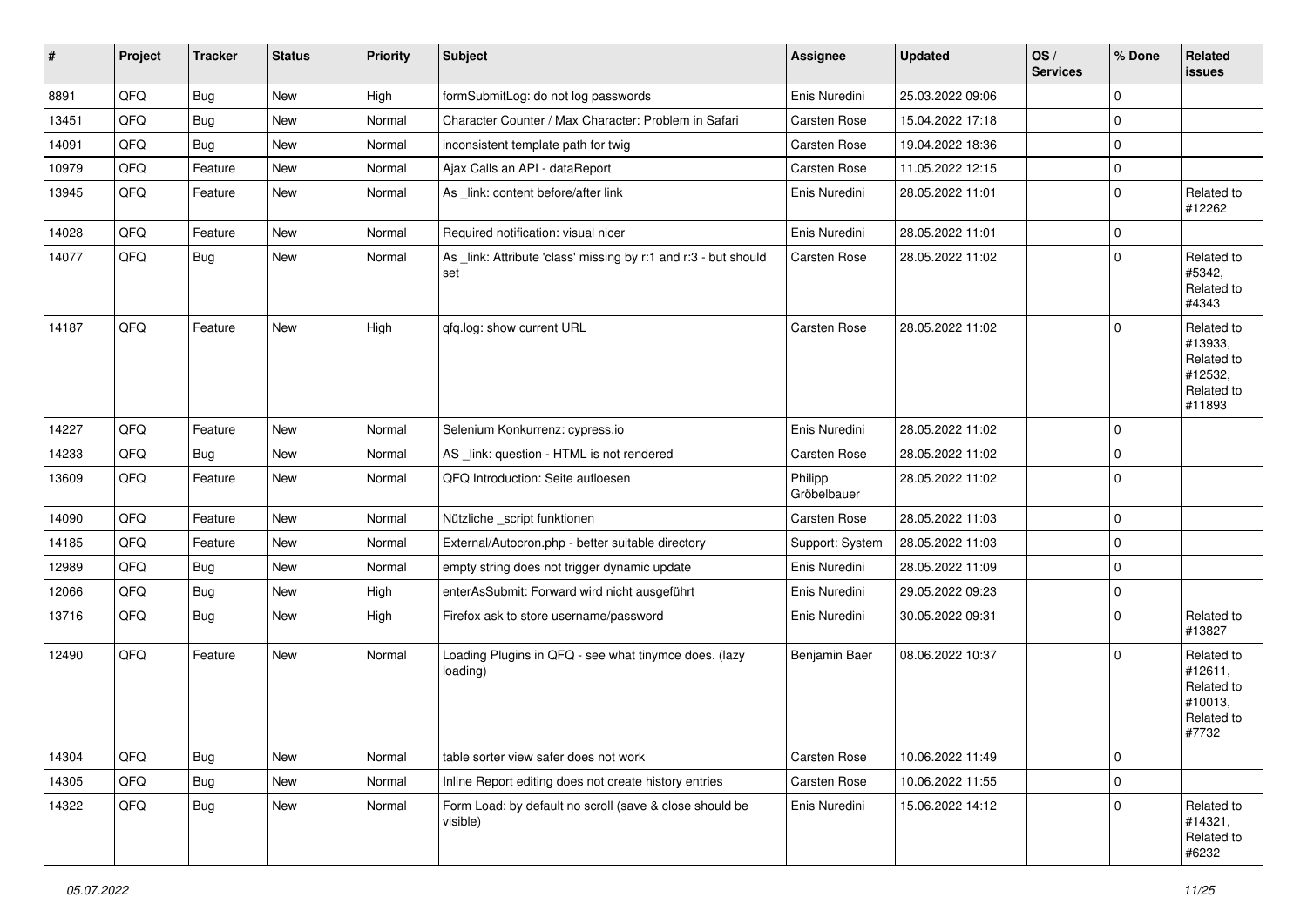| ∦     | Project | <b>Tracker</b> | <b>Status</b> | <b>Priority</b> | <b>Subject</b>                                                                                         | <b>Assignee</b> | <b>Updated</b>   | OS/<br><b>Services</b> | % Done      | Related<br>issues    |
|-------|---------|----------------|---------------|-----------------|--------------------------------------------------------------------------------------------------------|-----------------|------------------|------------------------|-------------|----------------------|
| 14377 | QFQ     | Bug            | <b>New</b>    | Normal          | Documentation > General Tips: white page after migration                                               | Enis Nuredini   | 19.06.2022 16:37 |                        | $\Omega$    |                      |
| 14376 | QFQ     | Feature        | New           | Normal          | QFQ Bootstrap: if missing, create stored procedures                                                    | Enis Nuredini   | 19.06.2022 16:37 |                        | $\Omega$    |                      |
| 14395 | QFQ     | Support        | New           | Normal          | FormEditor: Virtual table columns                                                                      | Enis Nuredini   | 21.06.2022 16:09 |                        | $\Omega$    |                      |
| 9077  | QFQ     | Bug            | <b>New</b>    | Normal          | typeAheadSql: report broken SQL                                                                        | Carsten Rose    | 29.06.2022 22:35 |                        | $\Omega$    | Related to<br>#4018  |
| 9221  | QFQ     | Feature        | New           | Normal          | typeAhead: Zeichenlimite ausschalten                                                                   | Carsten Rose    | 29.06.2022 22:36 |                        | $\mathbf 0$ |                      |
| 4018  | QFQ     | Feature        | New           | Normal          | typeahead: long query parameter / answer triggers 'Attack<br>detected' and purges current SIP storage. | Carsten Rose    | 29.06.2022 22:46 |                        | $\mathbf 0$ | Related to<br>#9077  |
| 3864  | QFQ     | Feature        | <b>New</b>    | Normal          | Encrypt / decrypt field                                                                                | Enis Nuredini   | 30.06.2022 16:29 |                        | $\mathbf 0$ |                      |
| 14463 | QFQ     | Support        | New           | Normal          | TinyMCE: FormElement.size = <width>,<height></height></width>                                          | Enis Nuredini   | 03.07.2022 17:52 |                        | $\Omega$    | Related to<br>#14455 |
| 14455 | QFQ     | Support        | <b>New</b>    | Normal          | TinyMCE: Activate save button after upload picture over<br>drag&drop                                   | Enis Nuredini   | 03.07.2022 17:53 |                        | $\mathbf 0$ | Related to<br>#14463 |
| 14464 | QFQ     | Support        | New           | Normal          | Exception: Missing button to edit FormElement with broken<br>sqlValidate / beforeLoad                  | Carsten Rose    | 04.07.2022 00:13 |                        | $\mathbf 0$ |                      |
| 5942  | QFQ     | Feature        | Priorize      | Normal          | 'L' and 'type': append to links, generate via '_link' by using 'u:'                                    | Carsten Rose    | 01.02.2020 10:13 |                        | $\Omega$    |                      |
| 3782  | QFQ     | Bug            | Priorize      | Normal          | Bei fehlerhafter Eingabe (z.B. Datum) sollte das erwartete<br>Format angezeigt werden                  | Carsten Rose    | 01.02.2020 10:13 |                        | $\Omega$    |                      |
| 7616  | QFQ     | Bug            | Priorize      | Normal          | Selectlist with Enum & Dynamic Update                                                                  | Carsten Rose    | 01.02.2020 10:13 |                        | $\Omega$    |                      |
| 7522  | QFQ     | Feature        | Priorize      | Normal          | Inserting default index.html to folder (Avoid Apache Indexing)                                         | Carsten Rose    | 01.02.2020 10:13 |                        | $\mathbf 0$ |                      |
| 7290  | QFQ     | Feature        | Priorize      | Normal          | FormEditor: title as textarea if LEN(title)>60                                                         | Carsten Rose    | 01.02.2020 10:13 |                        | $\Omega$    | Blocked by<br>#7682  |
| 7217  | QFQ     | Feature        | Priorize      | Normal          | Download: notice User if `_sip=?` is missing                                                           | Carsten Rose    | 01.02.2020 10:13 |                        | $\mathbf 0$ |                      |
| 6998  | QFQ     | Feature        | Priorize      | Normal          | Form: with debug=on show column information as tooltip of<br>column label                              | Carsten Rose    | 01.02.2020 10:13 |                        | $\Omega$    |                      |
| 6574  | QFQ     | Bug            | Priorize      | Normal          | qfq.log: Fehlermeldung wurde angezeigt, aber nicht geloggt                                             | Carsten Rose    | 01.02.2020 10:13 |                        | $\Omega$    |                      |
| 8585  | QFQ     | Feature        | Priorize      | Normal          | Enhance Error message for 'unknown form'                                                               | Carsten Rose    | 01.02.2020 10:13 |                        | $\mathbf 0$ |                      |
| 8584  | QFQ     | Feature        | Priorize      | Normal          | FE 'Action' - never assign to Container (except Template<br>Group)                                     | Carsten Rose    | 01.02.2020 10:13 |                        | $\Omega$    |                      |
| 8037  | QFG     | <b>Bug</b>     | Priorize      | Normal          | FE.type=upload (advanced mode): {{slaveld:V}} missing<br>during dynamic update                         | Carsten Rose    | 01.02.2020 10:13 |                        | $\mathbf 0$ |                      |
| 8034  | QFQ     | Feature        | Priorize      | Normal          | FormElement 'data': 22.22.2222 should not be accepted                                                  | Carsten Rose    | 01.02.2020 10:13 |                        | $\mathbf 0$ |                      |
| 7656  | QFQ     | <b>Bug</b>     | Priorize      | Normal          | FE with required, 'pattern' and 'extraButtonLock': always<br>complain about missing value              | Carsten Rose    | 01.02.2020 10:13 |                        | $\mathbf 0$ |                      |
| 7630  | QFQ     | Feature        | Priorize      | Normal          | detailed error message for simple upload                                                               | Carsten Rose    | 01.02.2020 10:13 |                        | $\mathbf 0$ |                      |
| 9947  | QFQ     | <b>Bug</b>     | Priorize      | Normal          | Unwanted error message if missing 'typeAheadSqlPrefetch'                                               | Carsten Rose    | 01.02.2020 10:13 |                        | $\mathbf 0$ |                      |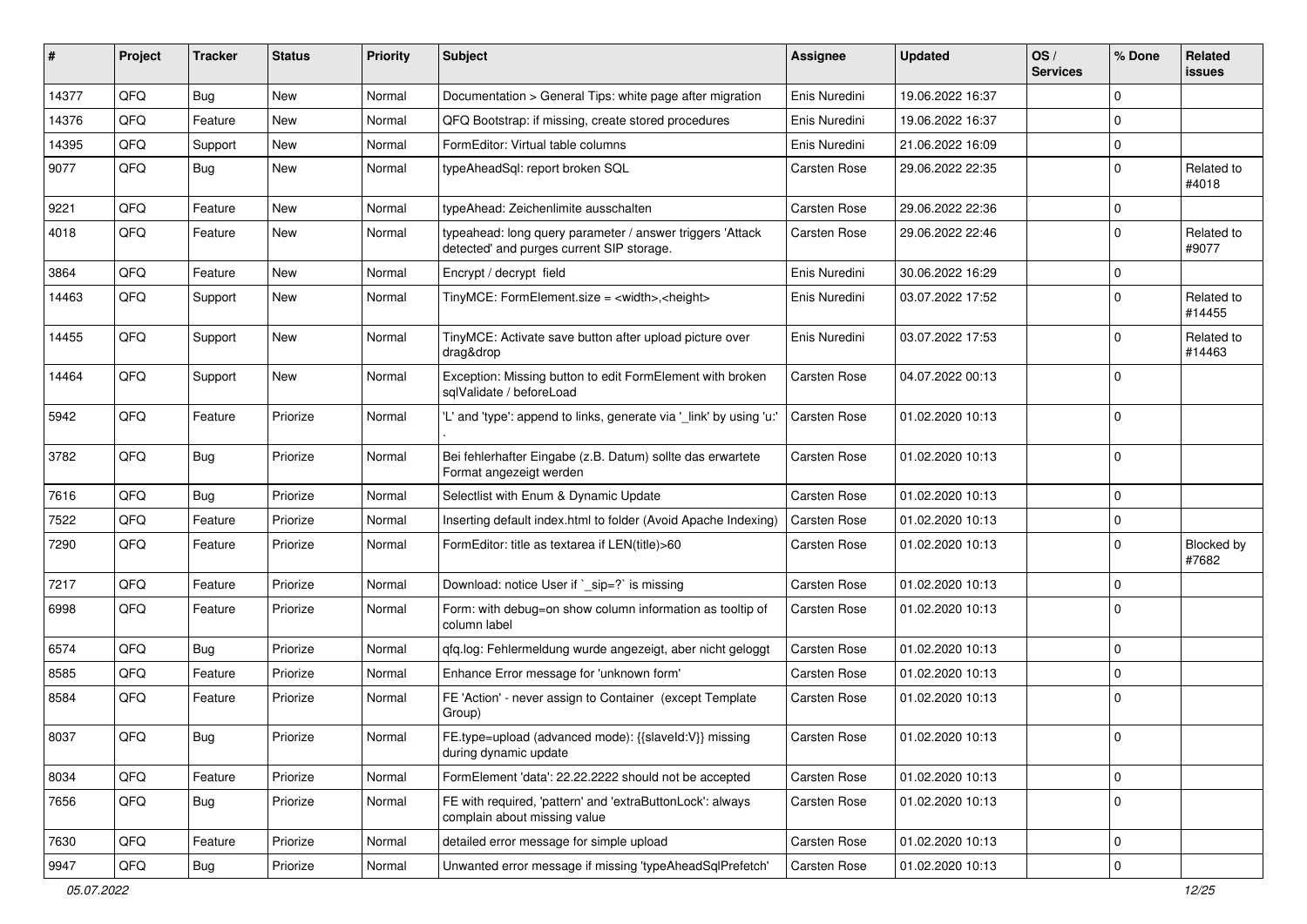| #     | Project | <b>Tracker</b> | <b>Status</b> | <b>Priority</b> | <b>Subject</b>                                                                                      | <b>Assignee</b> | <b>Updated</b>   | OS/<br><b>Services</b> | % Done       | Related<br>issues                                                      |
|-------|---------|----------------|---------------|-----------------|-----------------------------------------------------------------------------------------------------|-----------------|------------------|------------------------|--------------|------------------------------------------------------------------------|
| 9900  | QFQ     | Feature        | Priorize      | Normal          | Generic API Call: tt-content record >> JSON                                                         | Carsten Rose    | 01.02.2020 10:13 |                        | $\Omega$     |                                                                        |
| 9862  | QFQ     | Bug            | Priorize      | Normal          | Failed writing to sql mail qfq.log should throw an exception                                        | Carsten Rose    | 01.02.2020 10:13 |                        | $\mathbf 0$  |                                                                        |
| 9975  | QFQ     | <b>Bug</b>     | Priorize      | Normal          | Dropdown Menu: 'r:3' broken                                                                         | Carsten Rose    | 01.02.2020 10:13 |                        | $\mathbf{0}$ |                                                                        |
| 9928  | QFQ     | Feature        | Priorize      | Normal          | SpecialColumnName: a) Deprecated: ' AS "_+tag " ', b)<br>New: ' AS "_ <tag1><tag2>" '</tag2></tag1> | Carsten Rose    | 01.02.2020 23:17 |                        | $\Omega$     | Related to<br>#9929                                                    |
| 8277  | QFQ     | Feature        | Priorize      | Normal          | fe.parameter.default=                                                                               | Carsten Rose    | 01.02.2020 23:17 |                        | $\Omega$     | Related to<br>#8113                                                    |
| 9968  | QFQ     | Feature        | Priorize      | Normal          | Tooltip in Links for Developer                                                                      | Carsten Rose    | 01.02.2020 23:17 |                        | $\Omega$     |                                                                        |
| 7730  | QFQ     | Feature        | Priorize      | Normal          | SELECT Box: title in between                                                                        | Benjamin Baer   | 01.02.2020 23:22 |                        | $\Omega$     |                                                                        |
| 10015 | QFQ     | Feature        | Priorize      | Normal          | Monospace in Textarea                                                                               | Carsten Rose    | 03.02.2020 13:40 |                        | $\mathbf{0}$ |                                                                        |
| 10003 | QFQ     | Feature        | Priorize      | Normal          | fieldset: stronger visualize group                                                                  | Benjamin Baer   | 12.02.2020 08:13 |                        | $\mathbf 0$  |                                                                        |
| 10005 | QFQ     | Feature        | Priorize      | Normal          | Report / special column name:  AS _calendar                                                         | Carsten Rose    | 03.06.2020 17:28 |                        | $\mathbf 0$  |                                                                        |
| 9958  | QFQ     | Bug            | Priorize      | Normal          | Broken subrecord query: no error message                                                            | Carsten Rose    | 05.02.2021 15:15 |                        | $\mathbf 0$  |                                                                        |
| 9534  | QFQ     | Bug            | Priorize      | Urgent          | FE.type=upload: 'Unknown Mode: ID"                                                                  | Carsten Rose    | 03.05.2021 21:14 |                        | $\mathbf 0$  | Related to<br>#9532                                                    |
| 9173  | QFQ     | Bug            | Priorize      | Urgent          | Stale Record Lock: Firefox                                                                          | Carsten Rose    | 03.05.2021 21:14 |                        | $\Omega$     | Related to<br>#9789                                                    |
| 12504 | QFQ     | Feature        | Priorize      | Normal          | sql.log: report fe.id                                                                               | Carsten Rose    | 05.05.2021 22:09 |                        | $\mathbf 0$  |                                                                        |
| 12503 | QFQ     | Feature        | Priorize      | Normal          | Detect dangerous UPDATE statement with missing WHERE                                                | Carsten Rose    | 05.05.2021 22:09 |                        | $\mathbf 0$  |                                                                        |
| 11320 | QFQ     | Feature        | Priorize      | Normal          | Typo3 Version 10 support                                                                            | Carsten Rose    | 05.05.2021 22:09 |                        | $\mathbf 0$  |                                                                        |
| 9394  | QFQ     | Feature        | Priorize      | Normal          | REST: allow for non numerical ids in get requests                                                   | Carsten Rose    | 05.05.2021 22:10 |                        | $\mathbf 0$  |                                                                        |
| 8963  | QFQ     | Feature        | Priorize      | Normal          | Setting values in a store: flexible way                                                             | Carsten Rose    | 05.05.2021 22:10 |                        | $\Omega$     | Related to<br>#8975                                                    |
| 3867  | QFQ     | Feature        | Priorize      | Normal          | Readonly Formular: Template Groups add/delete ausbeldnen                                            | Carsten Rose    | 05.05.2021 22:12 |                        | $\mathbf 0$  |                                                                        |
| 8044  | QFQ     | Feature        | Priorize      | Normal          | Transaction: a) Form, b) Report                                                                     | Carsten Rose    | 05.05.2021 22:14 |                        | $\Omega$     | Related to<br>#8043                                                    |
| 9668  | QFQ     | Feature        | Priorize      | Normal          | Form.mode: rename 'hidden' to 'hide'                                                                | Carsten Rose    | 05.05.2021 22:14 |                        | $\Omega$     | Related to<br>#6437                                                    |
| 10011 | QFQ     | Feature        | Priorize      | Normal          | Offer new STORE_TYPO3 Variable 'beUser', 'beEmail'                                                  | Carsten Rose    | 08.05.2021 09:51 |                        | $\Omega$     | Related to<br>#10012,<br>Related to<br>#12511                          |
| 10012 | QFQ     | Feature        | Priorize      | Normal          | redirectAllMailTo: {{beEmail:T}}                                                                    | Carsten Rose    | 08.05.2021 09:54 |                        | $\mathbf{0}$ | Related to<br>#12412,<br>Related to<br>#12413,<br>Related to<br>#10011 |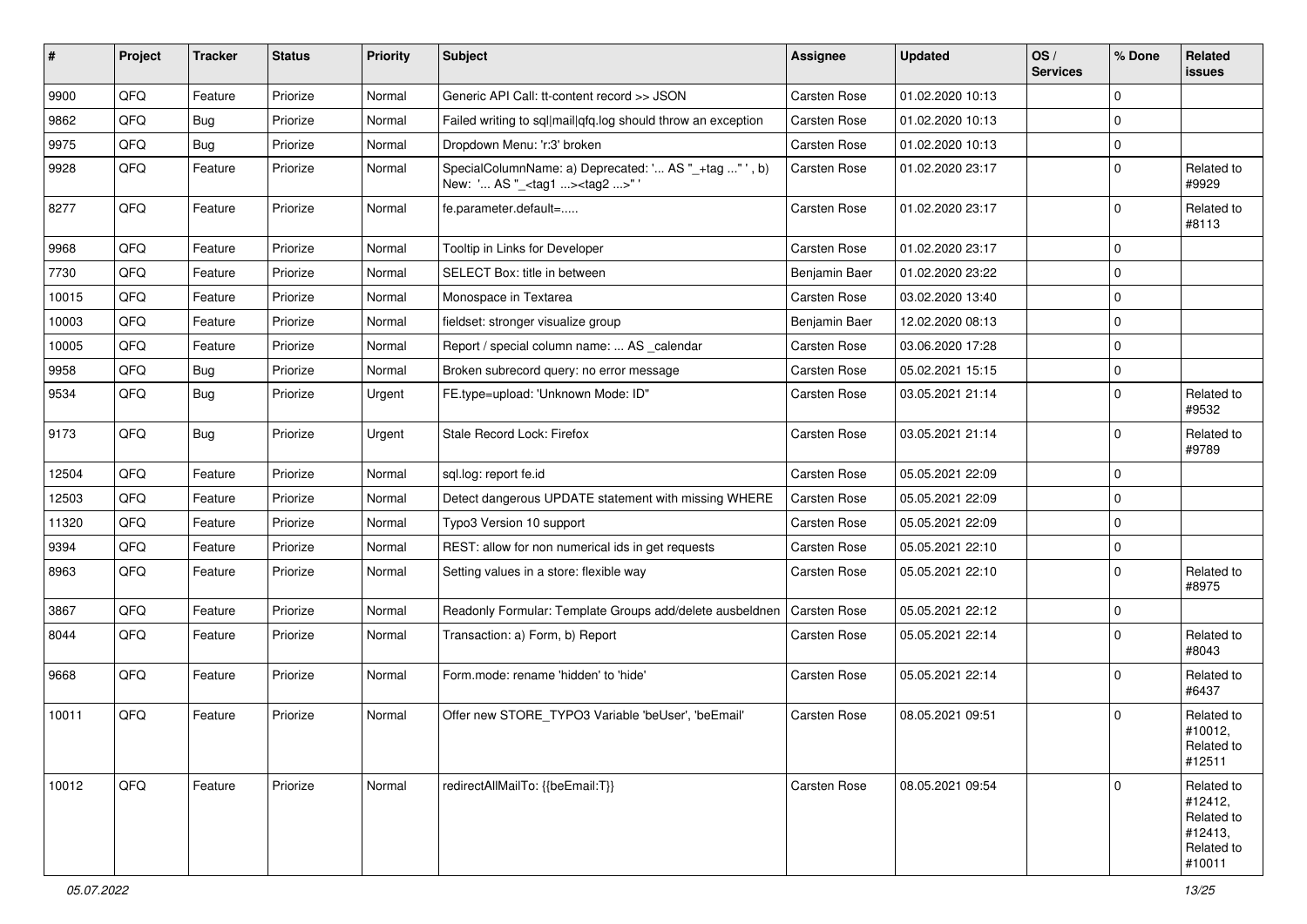| #     | Project | <b>Tracker</b> | <b>Status</b> | <b>Priority</b> | <b>Subject</b>                                                                                           | <b>Assignee</b>     | <b>Updated</b>   | OS/<br><b>Services</b> | % Done       | Related<br><b>issues</b>                                                |
|-------|---------|----------------|---------------|-----------------|----------------------------------------------------------------------------------------------------------|---------------------|------------------|------------------------|--------------|-------------------------------------------------------------------------|
| 9346  | QFQ     | Feature        | Priorize      | Normal          | beforeSave: check if an upload is given                                                                  | <b>Carsten Rose</b> | 11.06.2021 21:18 |                        | $\Omega$     |                                                                         |
| 9121  | QFQ     | <b>Bug</b>     | Priorize      | High            | sip links have r and __dbIndexData set                                                                   | Carsten Rose        | 12.06.2021 10:41 |                        | $\mathbf{0}$ |                                                                         |
| 8204  | QFQ     | Feature        | Priorize      | High            | Position 'required mark'                                                                                 | <b>Carsten Rose</b> | 16.06.2021 13:44 |                        | $\mathbf{0}$ |                                                                         |
| 12325 | QFQ     | <b>Bug</b>     | Priorize      | Normal          | MultiDB form.dblndex not working for report syntax                                                       | Carsten Rose        | 07.09.2021 13:37 |                        | $\Omega$     | Related to<br>#12145,<br>Related to<br>#12314                           |
| 8082  | QFQ     | Feature        | Priorize      | High            | Contact form without saving record                                                                       | <b>Carsten Rose</b> | 07.12.2021 15:20 |                        | $\mathbf 0$  | Related to<br>#8587,<br><b>Blocks</b><br>#11850                         |
| 9834  | QFQ     | Bug            | Priorize      | Normal          | Input elements with tag 'disabled' are missing on form-submit:<br>server option 'processReadOnly' broken | Carsten Rose        | 07.12.2021 16:43 |                        | $\mathbf{0}$ | Related to<br>#9691,<br>Related to<br>#5305, Has<br>duplicate<br>#12331 |
| 6116  | QFQ     | Bug            | Priorize      | High            | value of checkbox not saved                                                                              | <b>Carsten Rose</b> | 07.12.2021 17:19 |                        | $\mathbf 0$  |                                                                         |
| 9135  | QFQ     | Feature        | Priorize      | Normal          | Progress Bar generic / replace old hourglass download<br>popup                                           | Benjamin Baer       | 03.01.2022 07:43 |                        | $\mathbf 0$  |                                                                         |
| 7965  | QFQ     | Feature        | Priorize      | Normal          | Input type 'text' with visual format - currency                                                          | Benjamin Baer       | 03.01.2022 07:45 |                        | $\mathsf 0$  |                                                                         |
| 4457  | QFQ     | Bug            | Priorize      | Normal          | typeahead: pressing return to select an item, saves the form<br>and closes the form.                     | Benjamin Baer       | 03.01.2022 08:01 |                        | $\mathbf 0$  | Related to<br>#4398                                                     |
| 6566  | QFQ     | Bug            | Priorize      | Normal          | Link Function 'delete': provided parameter missing on page<br>reload                                     | Benjamin Baer       | 03.01.2022 08:08 |                        | $\mathbf 0$  |                                                                         |
| 2665  | QFQ     | Bug            | Priorize      | Normal          | Dynamic Update funktioniert nicht, wenn beim<br>entsprechenden FormElement eine size angegeben ist.      | Benjamin Baer       | 03.01.2022 08:12 |                        | 30           |                                                                         |
| 6870  | QFQ     | Feature        | Priorize      | Normal          | Click on '_link' triggers an API call                                                                    | Benjamin Baer       | 03.01.2022 08:25 |                        | $\mathbf 0$  |                                                                         |
| 5366  | QFQ     | Feature        | Priorize      | Normal          | Saving with keyboard shortcuts                                                                           | Benjamin Baer       | 21.03.2022 09:47 |                        | $\mathbf 0$  |                                                                         |
| 6224  | QFQ     | Feature        | Priorize      | Normal          | Dynamic update: fade in/out fields                                                                       | Benjamin Baer       | 21.03.2022 09:50 |                        | $\mathbf 0$  |                                                                         |
| 5562  | QFQ     | Feature        | Priorize      | Normal          | Drag'n'Drop fuer Uploads                                                                                 | Benjamin Baer       | 21.03.2022 09:52 |                        | $\mathbf 0$  | Related to<br>#9706                                                     |
| 6801  | QFQ     | Feature        | Priorize      | Normal          | Fabric: Maximize / Fulllscreen                                                                           | Benjamin Baer       | 21.03.2022 09:56 |                        | $\mathbf 0$  |                                                                         |
| 6140  | QFQ     | Bug            | Priorize      | Normal          | QFQ DnD Sort: Locked fields                                                                              | Benjamin Baer       | 21.03.2022 09:56 |                        | $\mathsf 0$  |                                                                         |
| 10569 | QFQ     | Feature        | Priorize      | Normal          | link blank more safe                                                                                     | Enis Nuredini       | 25.03.2022 12:44 |                        | $\mathbf 0$  |                                                                         |
| 13900 | QFQ     | Feature        | Priorize      | Normal          | Selenium: Check das Cookie/PDF funktioniert                                                              | Enis Nuredini       | 25.03.2022 12:45 |                        | $\mathbf 0$  |                                                                         |
| 13943 | QFQ     | Bug            | Priorize      | Normal          | unable to find formgroup                                                                                 | Enis Nuredini       | 28.05.2022 11:03 |                        | $\pmb{0}$    |                                                                         |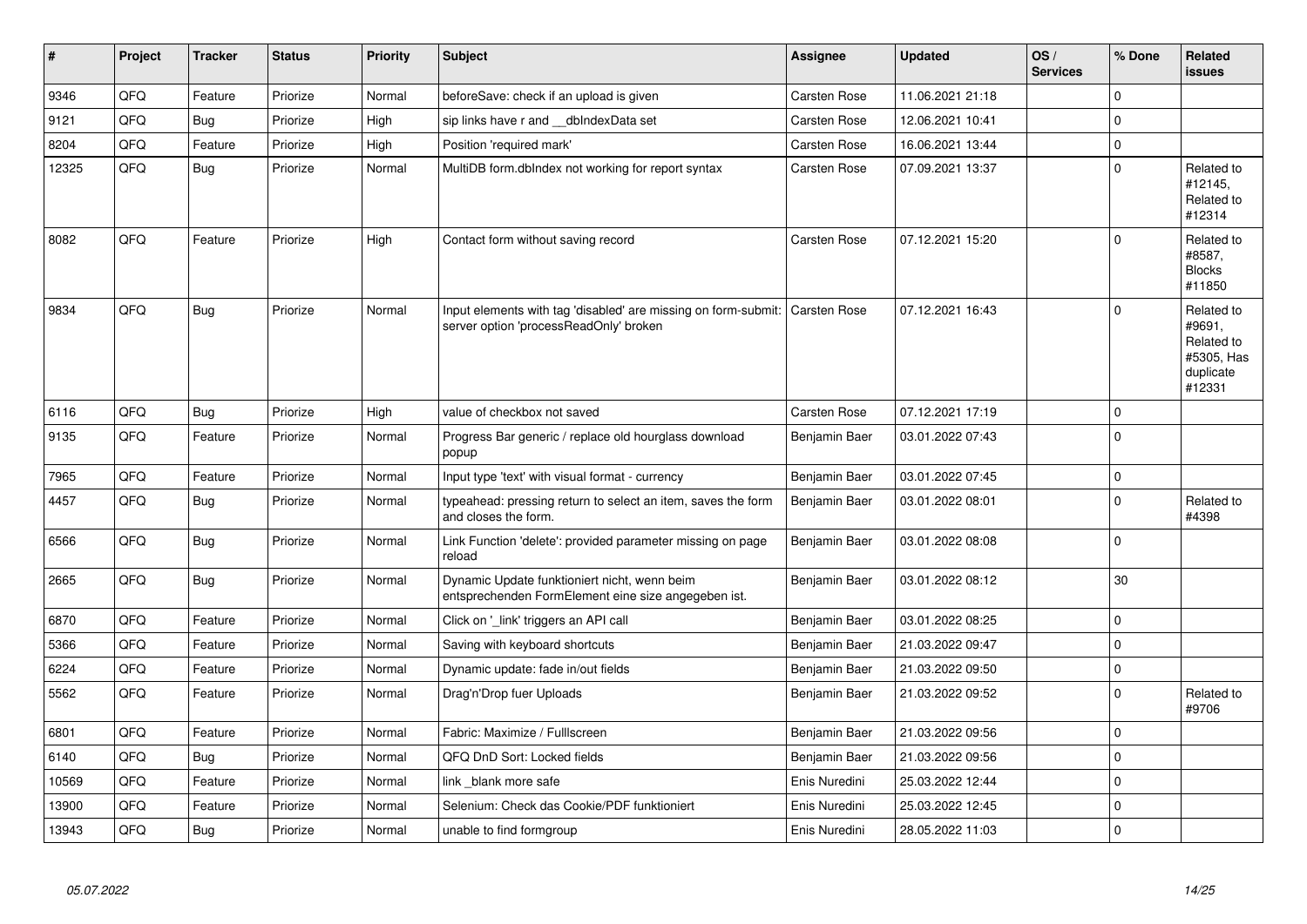| ∦     | Project | <b>Tracker</b> | <b>Status</b> | <b>Priority</b> | <b>Subject</b>                                                                          | <b>Assignee</b>     | <b>Updated</b>   | OS/<br><b>Services</b> | % Done      | Related<br><b>issues</b>                                                    |
|-------|---------|----------------|---------------|-----------------|-----------------------------------------------------------------------------------------|---------------------|------------------|------------------------|-------------|-----------------------------------------------------------------------------|
| 12452 | QFQ     | Feature        | Priorize      | Normal          | BaseURL: alsways with '/' at the end                                                    | Carsten Rose        | 19.06.2022 13:45 |                        | $\Omega$    | Related to<br>#10782                                                        |
| 14283 | QFQ     | Bug            | Priorize      | Normal          | HEIC / HEIF convert doesn't trigger                                                     | Carsten Rose        | 19.06.2022 16:37 |                        | $\mathbf 0$ |                                                                             |
| 14371 | QFQ     | Feature        | Priorize      | Normal          | LDAP via REPORT                                                                         | Carsten Rose        | 19.06.2022 16:37 |                        | $\Omega$    |                                                                             |
| 14290 | QFQ     | Feature        | Priorize      | Normal          | FormEditor: Show Table Definition                                                       | Carsten Rose        | 19.06.2022 16:37 |                        | $\mathbf 0$ |                                                                             |
| 12463 | QFQ     | <b>Bug</b>     | ToDo          | High            | QFQ Function: 'function' and 'sql' on same level - output of<br>sql is shown two times. | Carsten Rose        | 15.12.2021 16:31 |                        | $\mathbf 0$ |                                                                             |
| 12395 | QFQ     | <b>Bug</b>     | ToDo          | High            | QFQ Function: Result two times shown                                                    | Carsten Rose        | 18.02.2022 08:59 |                        | $\Omega$    |                                                                             |
| 7602  | QFQ     | Feature        | ToDo          | High            | Multi Select: with checkboxes                                                           | Benjamin Baer       | 22.03.2022 09:07 |                        | $\mathbf 0$ |                                                                             |
| 13899 | QFQ     | <b>Bug</b>     | ToDo          | Normal          | Selenium: zum laufen bringen                                                            | Enis Nuredini       | 25.03.2022 10:24 |                        | $\mathbf 0$ |                                                                             |
| 12262 | QFQ     | Feature        | ToDo          | Normal          | Form buttons on top: more customable                                                    | Enis Nuredini       | 17.06.2022 10:44 |                        | $\Omega$    | Related to<br>#13945, Has<br>duplicate<br>#4046, Has<br>duplicate<br>#10080 |
| 6250  | QFQ     | Feature        | In Progress   | Normal          | Enhance layout: a) Subrecord, b) Subrecord-Title                                        | Carsten Rose        | 01.02.2020 23:22 |                        | $\Omega$    | Related to<br>#5391                                                         |
| 9691  | QFQ     | <b>Bug</b>     | In Progress   | Normal          | Checkbox: dynamic update > readonly                                                     | Carsten Rose        | 01.02.2020 23:22 |                        | 50          | Related to<br>#9834                                                         |
| 10443 | QFQ     | Feature        | In Progress   | Normal          | Konzept_api / _live                                                                     | Carsten Rose        | 07.05.2020 09:39 |                        | $\Omega$    |                                                                             |
| 11076 | QFQ     | Feature        | In Progress   | Normal          | SELECT  AS _websocket                                                                   | Carsten Rose        | 30.08.2020 17:49 |                        | $\mathbf 0$ |                                                                             |
| 5695  | QFQ     | Feature        | In Progress   | Normal          | Multiform                                                                               | Carsten Rose        | 02.01.2021 18:38 |                        | $\Omega$    |                                                                             |
| 4194  | QFQ     | Feature        | In Progress   | Normal          | Bootstrap 4 ist jetzt offiziel                                                          |                     | 03.05.2021 20:47 |                        | $\mathbf 0$ | Related to<br>#10114                                                        |
| 9517  | QFQ     | Feature        | In Progress   | High            | Input multiple tags with typeahead                                                      | Carsten Rose        | 03.05.2021 21:14 |                        | 40          | Related to<br>#10150                                                        |
| 12439 | QFQ     | Feature        | In Progress   | Normal          | TinyMCE Paste from Word & Character Count/Limit                                         | Carsten Rose        | 05.05.2021 22:15 |                        | $\mathbf 0$ |                                                                             |
| 10661 | QFQ     | <b>Bug</b>     | In Progress   | Normal          | Typo3 Warnungen                                                                         | Carsten Rose        | 07.09.2021 13:23 |                        | $\Omega$    | Related to<br>#12440                                                        |
| 10793 | QFQ     | Feature        | In Progress   | Normal          | <b>Update NPM Packages</b>                                                              | Carsten Rose        | 07.09.2021 13:25 |                        | 30          |                                                                             |
| 11980 | QFO     | Feature        | In Progress   | Normal          | protected verzeichnis MUSS geschützt werden                                             | Carsten Rose        | 07.09.2021 13:30 |                        | $\mathbf 0$ |                                                                             |
| 13330 | QFQ     | Feature        | In Progress   | Normal          | Multi Form: Upload                                                                      | <b>Carsten Rose</b> | 07.11.2021 12:40 |                        | 50          | Related to<br>#9706                                                         |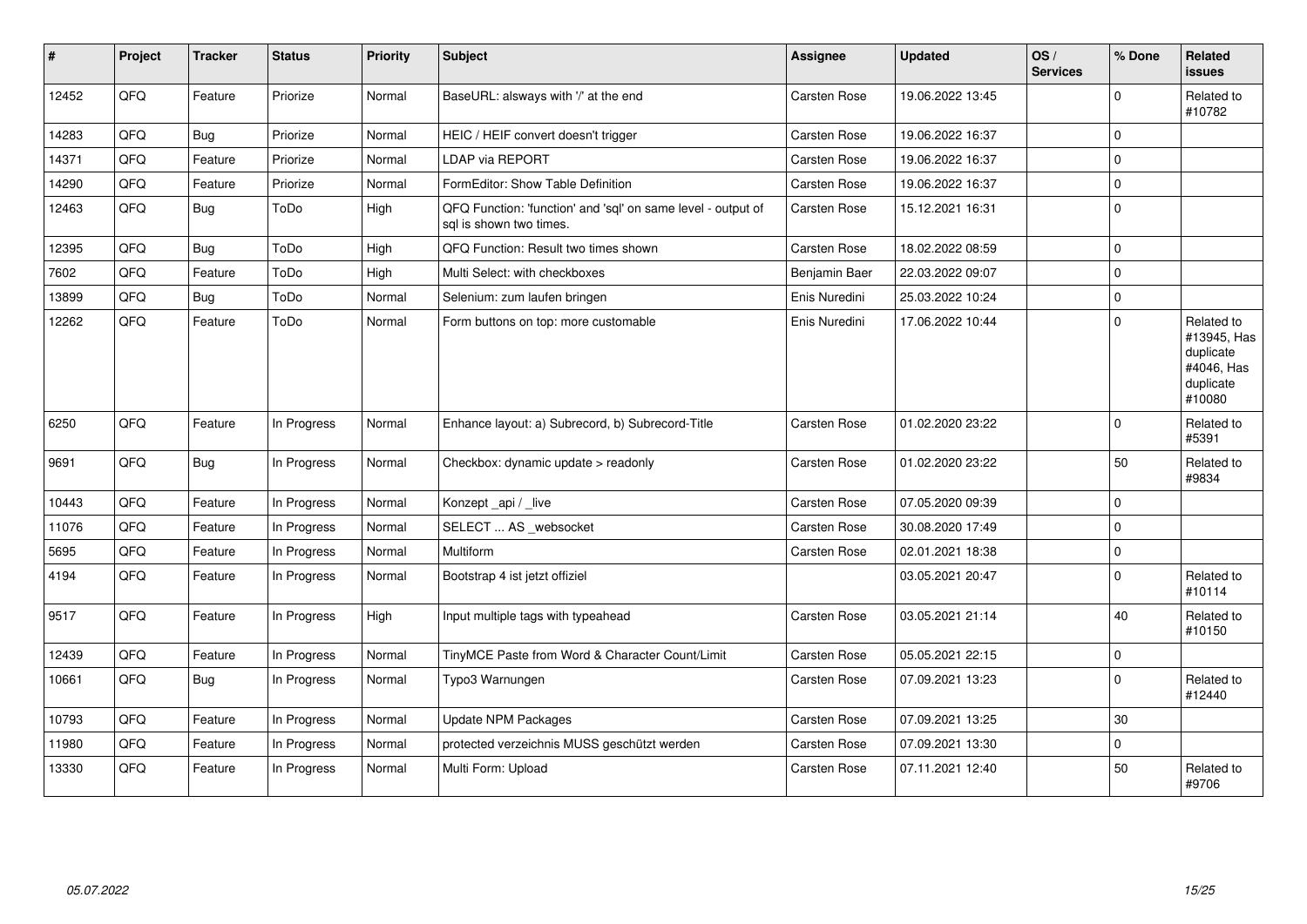| $\vert$ # | Project | <b>Tracker</b> | <b>Status</b>              | Priority | <b>Subject</b>                                                           | Assignee          | <b>Updated</b>   | OS/<br><b>Services</b> | % Done      | Related<br><b>issues</b>                                                                                                                                              |
|-----------|---------|----------------|----------------------------|----------|--------------------------------------------------------------------------|-------------------|------------------|------------------------|-------------|-----------------------------------------------------------------------------------------------------------------------------------------------------------------------|
| 9789      | QFQ     | Bug            | In Progress                | High     | Record Lock: release to early on 'leave page'                            | Carsten Rose      | 10.01.2022 09:25 |                        | 100         | Related to<br>#10081,<br>Related to<br>#9173,<br>Related to<br>#8702                                                                                                  |
| 12508     | QFQ     | <b>Bug</b>     | In Progress                | High     | gfg Form: sendMail                                                       | Karin Niffeler    | 19.03.2022 17:48 |                        | $\mathbf 0$ |                                                                                                                                                                       |
| 12440     | QFQ     | Feature        | In Progress                | Normal   | Typo3 V10 upgrade (durchfuehren und testen)                              | Carsten Rose      | 21.03.2022 09:53 |                        | 50          | Related to<br>#12357,<br>Related to<br>#12067.<br>Related to<br>#10661                                                                                                |
| 11517     | QFQ     | Bug            | In Progress                | Normal   | extraButtonInfo Broken for multiple FormElements                         | Carsten Rose      | 12.05.2022 13:12 |                        | $\pmb{0}$   | Related to<br>#7890,<br>Related to<br>#3811, Has<br>duplicate<br>#10905, Has<br>duplicate<br>#10553, Has<br>duplicate<br>#6779                                        |
| 14175     | QFQ     | <b>Bug</b>     | In Progress                | Normal   | Opening a form with no QFQ Session cookie fails                          | Carsten Rose      | 03.06.2022 10:40 |                        | $\pmb{0}$   |                                                                                                                                                                       |
| 14323     | QFQ     | <b>Bug</b>     | In Progress                | Normal   | Report: render=both single - no impact                                   | Carsten Rose      | 19.06.2022 18:31 |                        | $\pmb{0}$   |                                                                                                                                                                       |
| 14320     | QFQ     | Feature        | In Progress                | Normal   | Allow specific HTML Tags and Attributes: general, TinyMCE                | Enis Nuredini     | 04.07.2022 14:09 |                        | $\pmb{0}$   | Related to<br>#12664,<br>Related to<br>#12039,<br>Related to<br>#11702.<br>Related to<br>#7239,<br>Related to<br>#3708,<br>Related to<br>#3646,<br>Related to<br>#880 |
| 13566     | QFQ     | Feature        | Ready to sync<br>(develop) | Normal   | Delete config-example.qfq.php file                                       | Carsten Rose      | 23.12.2021 09:25 |                        | $\pmb{0}$   |                                                                                                                                                                       |
| 8316      | QFQ     | <b>Bug</b>     | Feedback                   | Normal   | Documentation/Behaviour for Nested Queries and<br>Record-Store confusing | Nicola Chiapolini | 20.11.2019 09:14 |                        | $\mathbf 0$ |                                                                                                                                                                       |
| 9898      | QFQ     | Bug            | Feedback                   | Normal   | Formular trotz Timeout gespeichert                                       | Benjamin Baer     | 01.02.2020 15:56 |                        | $\pmb{0}$   |                                                                                                                                                                       |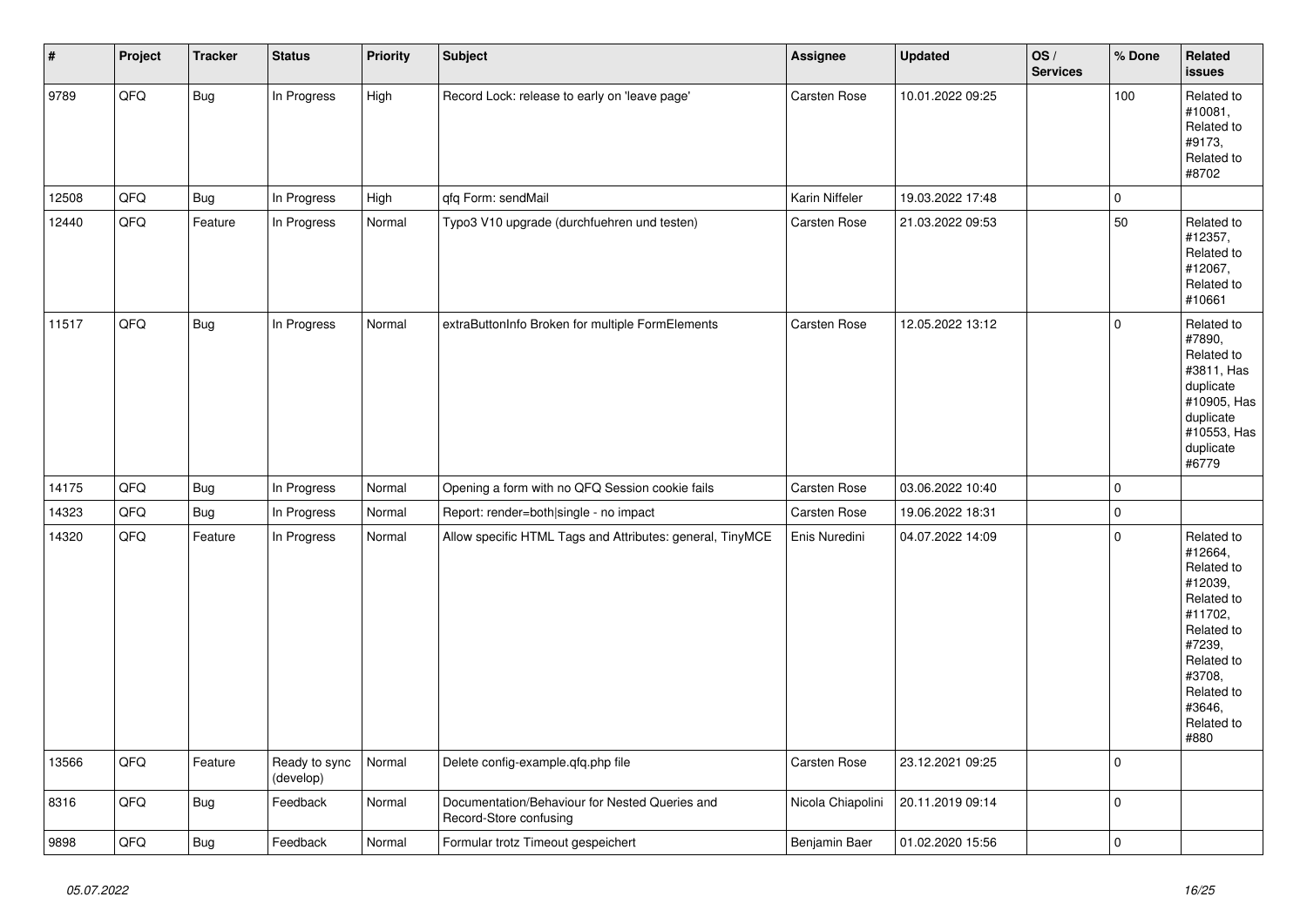| #     | Project | <b>Tracker</b> | <b>Status</b>     | <b>Priority</b> | Subject                                                                                        | <b>Assignee</b> | <b>Updated</b>   | OS/<br><b>Services</b> | % Done      | Related<br>issues                           |
|-------|---------|----------------|-------------------|-----------------|------------------------------------------------------------------------------------------------|-----------------|------------------|------------------------|-------------|---------------------------------------------|
| 9535  | QFQ     | <b>Bug</b>     | Feedback          | Normal          | Report:  AS '_vertical' - column to wide - vertical >> rot45,<br>rot90                         | Benjamin Baer   | 01.02.2020 15:56 |                        | $\Omega$    |                                             |
| 10124 | QFQ     | Feature        | Feedback          | Normal          | qfq AAI-Login                                                                                  | Karin Niffeler  | 07.05.2020 09:36 |                        | $\mathbf 0$ |                                             |
| 11347 | QFQ     | Bug            | Feedback          | Normal          | If Bedingungen funktionieren nicht korrekt                                                     | Christoph Fuchs | 21.03.2021 20:37 |                        | $\Omega$    |                                             |
| 9548  | QFQ     | Feature        | Feedback          | High            | FormElement: Pattern mismatch - optional report only on<br>focus lost                          | Benjamin Baer   | 03.05.2021 21:14 |                        | $\Omega$    |                                             |
| 5894  | QFQ     | Feature        | Feedback          | Normal          | Typeahead in Report: show/hide rows dynamically                                                | Carsten Rose    | 18.02.2022 08:50 |                        | $\Omega$    | Related to<br>#5893,<br>Related to<br>#5885 |
| 12546 | QFQ     | Bug            | Feedback          | Normal          | Branch 'Development' - Unit Tests mit dirty workaround<br>angepasst                            | Carsten Rose    | 19.03.2022 17:48 |                        | $\Omega$    |                                             |
| 13767 | QFQ     | Bug            | Feedback          | Normal          | date/time-picker: required shows up/down button orange                                         | Enis Nuredini   | 16.05.2022 23:16 |                        | $\Omega$    |                                             |
| 13572 | QFQ     | Feature        | Feedback          | Normal          | Form Load: misleading error message on trying to load non<br>existent primary record           | Enis Nuredini   | 16.05.2022 23:16 |                        | 100         |                                             |
| 10782 | QFQ     | Feature        | Feedback          | Normal          | Tiny MCE: Image Upload                                                                         | Enis Nuredini   | 16.05.2022 23:16 |                        | $\mathbf 0$ | Related to<br>#12452                        |
| 12584 | QFQ     | Feature        | Feedback          | Normal          | T3 v10 migration script: replace alias-patterns (v11)                                          | Carsten Rose    | 28.05.2022 11:12 |                        | 100         |                                             |
| 11630 | QFQ     | Bug            | Feedback          | High            | Bitte check ob CALL() in 20.11.0 noch so funktioniert wie in<br>20.4.1                         | Enis Nuredini   | 28.05.2022 13:45 |                        | $\Omega$    | Related to<br>#11325                        |
| 9052  | QFQ     | Feature        | Feedback          | High            | Report: CodeMirror with SQL Syntax Highlight in FE                                             | Enis Nuredini   | 08.06.2022 10:25 |                        | $\mathbf 0$ |                                             |
| 9579  | QFQ     | Feature        | Some day<br>maybe | Normal          | Multiform with Process Row                                                                     | Carsten Rose    | 11.12.2019 16:01 |                        | $\Omega$    |                                             |
| 9704  | QFQ     | Feature        | Some day<br>maybe | Normal          | Thumbnails Generieren beim Splitten von PDF Files                                              | Carsten Rose    | 11.12.2019 16:01 |                        | $\mathbf 0$ |                                             |
| 8106  | QFQ     | Bug            | Some day<br>maybe | Normal          | Dynamic Update: Feld kann nicht auf empty zurückgesetzt<br>werden                              | Carsten Rose    | 11.12.2019 16:01 |                        | $\Omega$    |                                             |
| 8894  | QFQ     | Feature        | Some day<br>maybe | Normal          | Documentation Tags Usable in QFQ Application                                                   | Carsten Rose    | 11.12.2019 16:01 |                        | $\mathbf 0$ |                                             |
| 8892  | QFQ     | Feature        | Some day<br>maybe | Normal          | Display and Edit SQL Comments in Form Editor                                                   | Carsten Rose    | 11.12.2019 16:01 |                        | $\Omega$    |                                             |
| 9020  | QFQ     | <b>Bug</b>     | Some day<br>maybe | Normal          | radio mit buttonClass und dynamicUpdate lassen sich nicht<br>kombinieren                       |                 | 11.12.2019 16:01 |                        | $\mathbf 0$ |                                             |
| 6992  | QFQ     | Feature        | Some day<br>maybe | Normal          | DB exception: Syntax Highlight                                                                 |                 | 11.12.2019 16:01 |                        | $\mathbf 0$ | Related to<br>#5450                         |
| 7108  | QFQ     | Feature        | Some day<br>maybe | Normal          | QFQ Wrap Elements                                                                              |                 | 11.12.2019 16:01 |                        | $\Omega$    |                                             |
| 7107  | QFQ     | Feature        | Some day<br>maybe | Normal          | Showcase Registration Tool: Anmeldung / Administration :<br>Liste Anmeldungen / Emaileinaldung | Carsten Rose    | 11.12.2019 16:01 |                        | $\mathbf 0$ |                                             |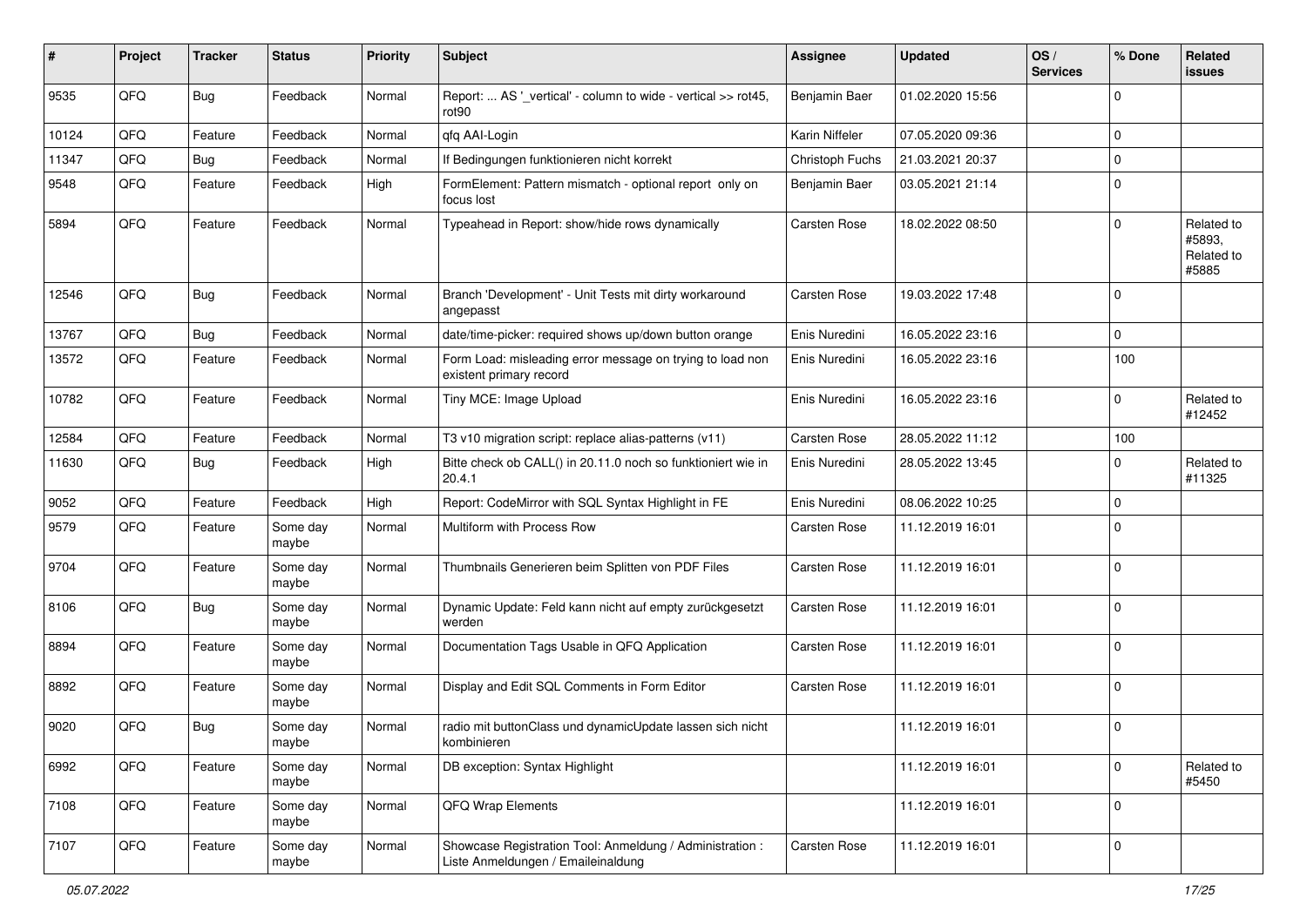| #    | Project | <b>Tracker</b> | <b>Status</b>     | <b>Priority</b> | <b>Subject</b>                                                                                            | <b>Assignee</b> | <b>Updated</b>   | OS/<br><b>Services</b> | % Done      | <b>Related</b><br><b>issues</b> |
|------|---------|----------------|-------------------|-----------------|-----------------------------------------------------------------------------------------------------------|-----------------|------------------|------------------------|-------------|---------------------------------|
| 7106 | QFQ     | Feature        | Some day<br>maybe | Normal          | Beispiel Nummerierung von Rows in Report                                                                  |                 | 11.12.2019 16:01 |                        | $\Omega$    |                                 |
| 7105 | QFQ     | Feature        | Some day<br>maybe | Normal          | Beispiel wie man in einer zweiten Tabelle speichert.                                                      |                 | 11.12.2019 16:01 |                        | $\Omega$    |                                 |
| 7104 | QFQ     | Feature        | Some day<br>maybe | Normal          | Manual: hint about escaping if '\r' appears in mail body                                                  |                 | 11.12.2019 16:01 |                        | $\Omega$    |                                 |
| 7336 | QFQ     | Feature        | Some day<br>maybe | Normal          | PDF Upload: disallow PDFs with specific Meta information                                                  | Carsten Rose    | 11.12.2019 16:01 |                        | 0           |                                 |
| 5783 | QFQ     | Feature        | Some day<br>maybe | Normal          | <b>BPMN View/Edit</b>                                                                                     |                 | 11.12.2019 16:02 |                        | $\Omega$    |                                 |
| 6083 | QFQ     | Feature        | Some day<br>maybe | Normal          | Dynamic Update: Value Check via SQL                                                                       |                 | 11.12.2019 16:02 |                        | $\Omega$    |                                 |
| 6299 | QFQ     | Feature        | Some day<br>maybe | Normal          | Attack detection: log table with invalid SIP access                                                       |                 | 11.12.2019 16:02 |                        | $\Omega$    | Related to<br>#3947             |
| 6288 | QFQ     | Feature        | Some day<br>maybe | Normal          | Best Practice: Erklaeren wie man ein Formular ganz in 'weiss'<br>erstellen kann                           |                 | 11.12.2019 16:02 |                        | 0           |                                 |
| 6515 | QFQ     | Feature        | Some day<br>maybe | Normal          | Formular: Felder dynamisch ein/ausblenden                                                                 |                 | 11.12.2019 16:02 |                        | $\Omega$    |                                 |
| 6715 | QFQ     | Feature        | Some day<br>maybe | Normal          | Code-Refactoring: dbArray vereinheitlichen                                                                | Carsten Rose    | 11.12.2019 16:02 |                        | $\Omega$    |                                 |
| 4349 | QFQ     | Feature        | Some day<br>maybe | Normal          | link download: downloaded external URL to<br>deliver/concatenate - check mimetipe and handle it correctly | Carsten Rose    | 11.12.2019 16:02 |                        | $\mathbf 0$ |                                 |
| 4442 | QFQ     | Feature        | Some day<br>maybe | Normal          | Special Column Name: _link - new symbol G (Glyph) to<br>choose any available symbol                       |                 | 11.12.2019 16:02 |                        | $\mathbf 0$ |                                 |
| 4441 | QFQ     | <b>Bug</b>     | Some day<br>maybe | Normal          | \$_SERVER Vars sollten nur aus dem Store genommen<br>werden - Code entsprechend anpassen.                 |                 | 11.12.2019 16:02 |                        | $\Omega$    |                                 |
| 4440 | QFQ     | Feature        | Some day<br>maybe | Normal          | Manual.rst: explain how to. expand PHP Session to 4h                                                      |                 | 11.12.2019 16:02 |                        | $\mathbf 0$ |                                 |
| 4420 | QFQ     | Feature        | Some day<br>maybe | Normal          | Client: Local Storage - store the changes of a form, local in<br>the browser.                             | Benjamin Baer   | 11.12.2019 16:02 |                        | $\Omega$    |                                 |
| 4444 | QFQ     | Feature        | Some day<br>maybe | Normal          | FE.type=upload: detect mime type                                                                          |                 | 11.12.2019 16:02 |                        | $\Omega$    | Related to<br>#4303             |
| 4839 | QFQ     | Feature        | Some day<br>maybe | Normal          | qfq-handle in <head> Abschnitt</head>                                                                     | Carsten Rose    | 11.12.2019 16:02 |                        | 0           |                                 |
| 4974 | QFQ     | Feature        | Some day<br>maybe | Normal          | Long polling - inform all listening clients of changes                                                    |                 | 11.12.2019 16:02 |                        | $\Omega$    |                                 |
| 4956 | QFQ     | Feature        | Some day<br>maybe | Normal          | Sendmail: Benutzerdefinierte Headers                                                                      | Carsten Rose    | 11.12.2019 16:02 |                        | $\Omega$    |                                 |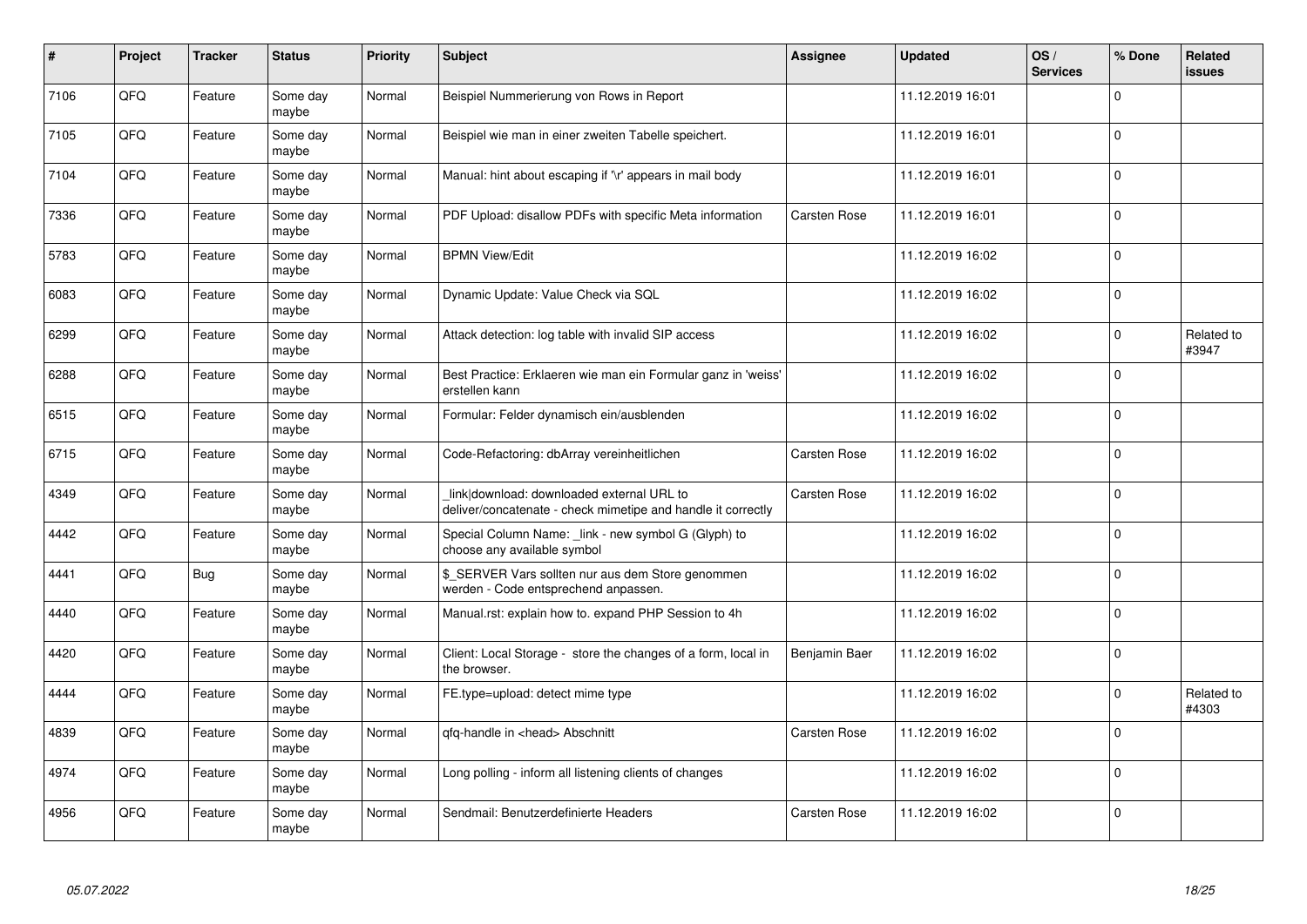| #    | Project | <b>Tracker</b> | <b>Status</b>     | <b>Priority</b> | <b>Subject</b>                                                                                                                | <b>Assignee</b> | <b>Updated</b>   | OS/<br><b>Services</b> | % Done      | Related<br><b>issues</b>                    |
|------|---------|----------------|-------------------|-----------------|-------------------------------------------------------------------------------------------------------------------------------|-----------------|------------------|------------------------|-------------|---------------------------------------------|
| 5160 | QFQ     | Feature        | Some day<br>maybe | Normal          | QFQ collaborative / together.js, ShareJS, y-js, collaborative,                                                                |                 | 11.12.2019 16:02 |                        | 0           |                                             |
| 5129 | QFQ     | Feature        | Some day<br>maybe | Normal          | Reports: SQL fuer x Achse und y Achse                                                                                         |                 | 11.12.2019 16:02 |                        | $\mathbf 0$ |                                             |
| 3291 | QFQ     | Feature        | Some day<br>maybe | Normal          | AutoCron websiteToken                                                                                                         | Carsten Rose    | 11.12.2019 16:02 |                        | 0           | Related to<br>#4250                         |
| 3285 | QFQ     | Feature        | Some day<br>maybe | Normal          | Zeichenlimit pro Feld: textarea / editor                                                                                      | Carsten Rose    | 11.12.2019 16:02 |                        | $\mathbf 0$ |                                             |
| 3273 | QFQ     | Feature        | Some day<br>maybe | Low             | Dirty Flag in Form                                                                                                            | Carsten Rose    | 11.12.2019 16:02 |                        | $\mathbf 0$ |                                             |
| 3385 | QFQ     | Feature        | Some day<br>maybe | Normal          | templateGroup: insert/update/delete non primary records                                                                       | Carsten Rose    | 11.12.2019 16:02 |                        | $\Omega$    |                                             |
| 3350 | QFQ     | Feature        | Some day<br>maybe | Normal          | FormEditor: Hilfetext hinter 'checktype'                                                                                      | Carsten Rose    | 11.12.2019 16:02 |                        | 0           |                                             |
| 3349 | QFQ     | Bug            | Some day<br>maybe | Normal          | config.qfq.ini: a) vertraegt keine '=' im Value (z.B. Passwort),<br>b) Values sollten in ticks einschliessbar sein (spaces, ) | Carsten Rose    | 11.12.2019 16:02 |                        | $\mathbf 0$ |                                             |
| 3332 | QFQ     | Feature        | Some day<br>maybe | Normal          | Uploads: Thumbnails, Details zum hochgeladenen File                                                                           | Carsten Rose    | 11.12.2019 16:02 |                        | $\Omega$    | Related to<br>#3264,<br>Related to<br>#5333 |
| 3331 | QFQ     | Feature        | Some day<br>maybe | Normal          | Default Tooltip fuer _page? Links: mit Form und Record ID                                                                     | Carsten Rose    | 11.12.2019 16:02 |                        | $\Omega$    |                                             |
| 3495 | QFQ     | Feature        | Some day<br>maybe | Normal          | Predifined Parameter werden nicht in '+' (add new record)<br>SIP gerendert.                                                   |                 | 11.12.2019 16:02 |                        | $\mathbf 0$ |                                             |
| 3458 | QFQ     | Feature        | Some day<br>maybe | Normal          | Display 'Edit Form Element'-Checkbox on form: should<br>depend on FE Group                                                    | Carsten Rose    | 11.12.2019 16:02 |                        | 0           | Related to<br>#3447                         |
| 3457 | QFQ     | Feature        | Some day<br>maybe | Normal          | LDAP: concat multi values to one single entry                                                                                 | Carsten Rose    | 11.12.2019 16:02 |                        | $\Omega$    |                                             |
| 3415 | QFQ     | Feature        | Some day<br>maybe | Normal          | FE Login Box Templatefile                                                                                                     | Benjamin Baer   | 11.12.2019 16:02 |                        | $\Omega$    |                                             |
| 3402 | QFQ     | Feature        | Some day<br>maybe | Normal          | Syntax Highlighting via CodeMirror                                                                                            | Carsten Rose    | 11.12.2019 16:02 |                        | 100         | Related to<br>#3207                         |
| 3567 | QFQ     | Feature        | Some day<br>maybe | Low             | 'Save', 'Close', 'New' als FormElement                                                                                        |                 | 11.12.2019 16:02 |                        | 0           |                                             |
| 3537 | QFQ     | Feature        | Some day<br>maybe | Low             | SHOW COLUMNS FROM tableName - Extend '{{!'<br>definition                                                                      | Carsten Rose    | 11.12.2019 16:02 |                        | $\mathbf 0$ |                                             |
| 3617 | QFQ     | Feature        | Some day<br>maybe | Normal          | Load javascripts at bottom                                                                                                    |                 | 11.12.2019 16:02 |                        | 0           |                                             |
| 3588 | QFQ     | <b>Bug</b>     | Some day<br>maybe | Normal          | templateGroup: versteckte Elemente werden weiterhin<br>gespeichert.                                                           | Carsten Rose    | 11.12.2019 16:02 |                        | $\mathbf 0$ |                                             |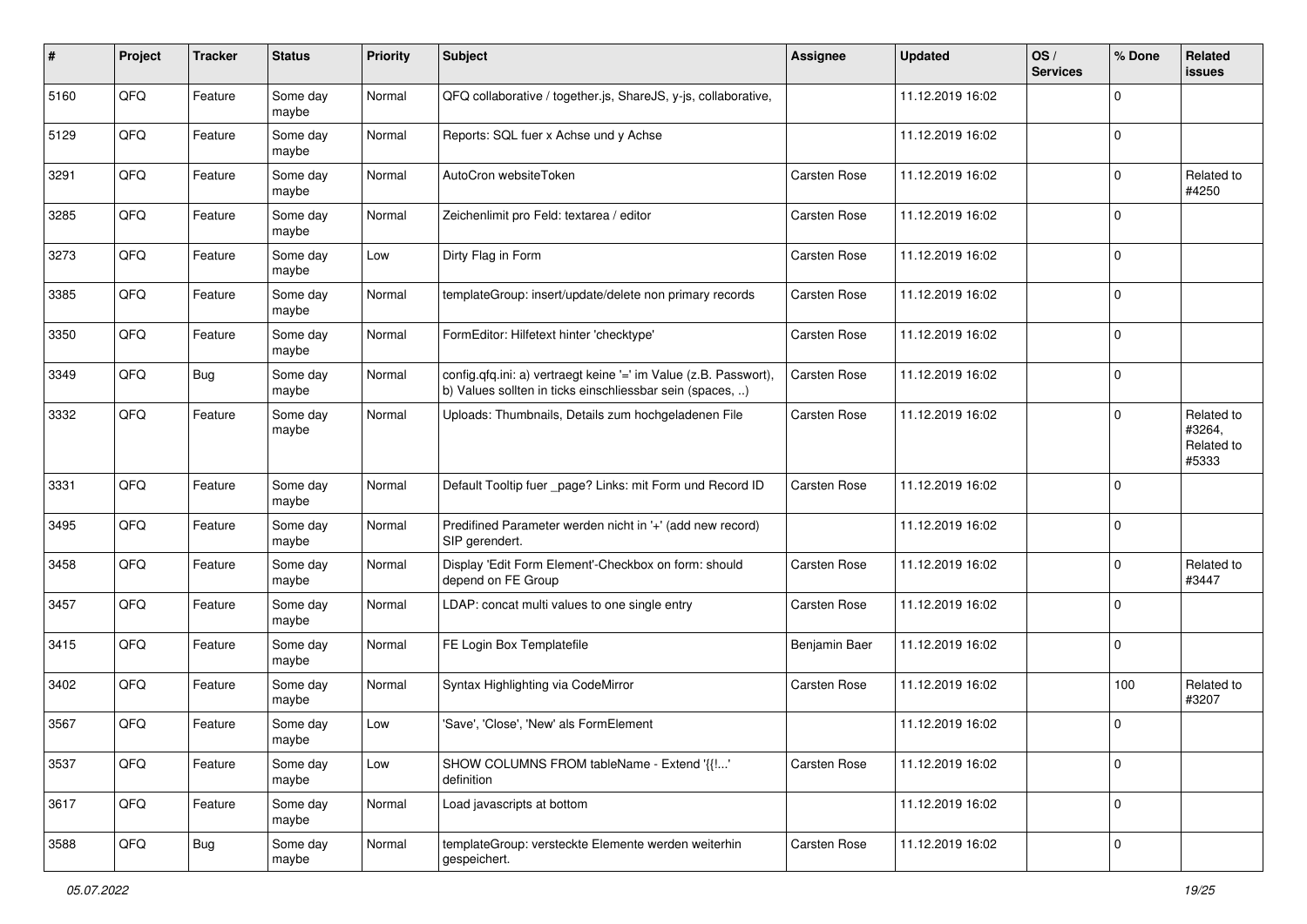| $\vert$ # | Project | <b>Tracker</b> | <b>Status</b>     | <b>Priority</b> | <b>Subject</b>                                                                                                                                           | <b>Assignee</b>     | <b>Updated</b>   | OS/<br><b>Services</b> | % Done      | Related<br><b>issues</b> |
|-----------|---------|----------------|-------------------|-----------------|----------------------------------------------------------------------------------------------------------------------------------------------------------|---------------------|------------------|------------------------|-------------|--------------------------|
| 3708      | QFQ     | Feature        | Some day<br>maybe | Normal          | Form: input - 'specialchars', 'none'  gewisse tags erlauben,<br>andere verbieten                                                                         | Carsten Rose        | 11.12.2019 16:02 |                        | $\Omega$    | Related to<br>#14320     |
| 3692      | QFQ     | Feature        | Some day<br>maybe | Normal          | QFQ Webseite                                                                                                                                             | Benjamin Baer       | 11.12.2019 16:02 |                        | $\Omega$    | Related to<br>#5033      |
| 3682      | QFQ     | Bug            | Some day<br>maybe | Normal          | Dynamic update: Radio buttons                                                                                                                            | Carsten Rose        | 11.12.2019 16:02 |                        | $\Omega$    |                          |
| 3677      | QFQ     | Feature        | Some dav<br>maybe | Normal          | wkhtmltopdf: FE User access prohibited, if client IP changes -<br>\$TYPO3_CONF_VARS[FE][lockIP]                                                          | Carsten Rose        | 11.12.2019 16:02 |                        | $\Omega$    |                          |
| 3666      | QFQ     | Feature        | Some day<br>maybe | Normal          | a) Performance Messung: mysql real escape string() im<br>Vergleich zu str_replace(), b) doppeltes Aufrufen von<br>mysql_real_escape_string()             | Carsten Rose        | 11.12.2019 16:02 |                        | $\Omega$    |                          |
| 3646      | QFQ     | Feature        | Some day<br>maybe | Normal          | Moeglichkeit HTML Tags in Reports auszugeben (zu<br>enkodieren: htmlspecialchars)                                                                        |                     | 11.12.2019 16:02 |                        | $\Omega$    | Related to<br>#14320     |
| 3811      | QFQ     | Bug            | Some day<br>maybe | Normal          | Dynamic Update: extraButtonInfo - Text aktualisieren                                                                                                     | Carsten Rose        | 11.12.2019 16:03 |                        | $\Omega$    | Related to<br>#11517     |
| 3750      | QFQ     | Bug            | Some dav<br>maybe | Normal          | FE in a row: if one violates check, all are red                                                                                                          | Carsten Rose        | 11.12.2019 16:03 |                        | $\Omega$    |                          |
| 3879      | QFQ     | Feature        | Some day<br>maybe | Normal          | Form 'FormElement': Beim Feld 'name' rechts in der Notiz<br>einen Link einblenden - a) aktuelle Definition anzeigen, b)<br>Spalte in der Tabelle anlegen |                     | 11.12.2019 16:03 |                        | $\Omega$    |                          |
| 3878      | QFQ     | Feature        | Some day<br>maybe | Normal          | Form 'FormElement': Spalte 'name' typeAhead mit<br>Spaltennamen der Primarytable.                                                                        |                     | 11.12.2019 16:03 |                        | 0           |                          |
| 3877      | QFQ     | Feature        | Some dav<br>maybe | Normal          | FormEditor: die Felder die aktuell nicht gebraucht werden nur<br>auf readonly/disabled setzen (nicht ausblenden > das irritiert.                         | <b>Carsten Rose</b> | 11.12.2019 16:03 |                        | $\mathbf 0$ |                          |
| 3941      | QFQ     | Feature        | Some day<br>maybe | Normal          | sqlAfter: es sollten mehrere moeglich sein                                                                                                               | Carsten Rose        | 11.12.2019 16:03 |                        | $\Omega$    | Related to<br>#3942      |
| 3905      | QFQ     | Feature        | Some dav<br>maybe | Normal          | Documentation: Best Practice anhand eines Online<br>Bewerbungstools                                                                                      | Carsten Rose        | 11.12.2019 16:03 |                        | $\Omega$    |                          |
| 3900      | QFQ     | Feature        | Some day<br>maybe | Normal          | Extend documentation of 'Copy / Paste'                                                                                                                   | Carsten Rose        | 11.12.2019 16:03 |                        | $\Omega$    | Related to<br>#3899      |
| 3895      | QFQ     | <b>Bug</b>     | Some day<br>maybe | Normal          | typeahead pedantic: on lehrkredit Idap webpass - if only one<br>person is in dropdown, such person can't be selected                                     | Carsten Rose        | 11.12.2019 16:03 |                        | $\Omega$    |                          |
| 3882      | QFQ     | <b>Bug</b>     | Some day<br>maybe | Normal          | templateGroup: disable 'add' if limit is reached - funktioniert<br>nicht wenn bereits records existierten                                                | Carsten Rose        | 11.12.2019 16:03 |                        | $\Omega$    |                          |
| 4008      | QFQ     | Bug            | Some day<br>maybe | Normal          | FormElemen.type=sendmail: wrong 'TO' if 'real<br>name <rea@mail.to>' is used</rea@mail.to>                                                               | Carsten Rose        | 11.12.2019 16:03 |                        | $\Omega$    |                          |
| 3991      | QFQ     | Feature        | Some day<br>maybe | Normal          | report: Columnname ' skipWrap' skips 'fbeg', 'fend'                                                                                                      | Carsten Rose        | 11.12.2019 16:03 |                        | $\Omega$    |                          |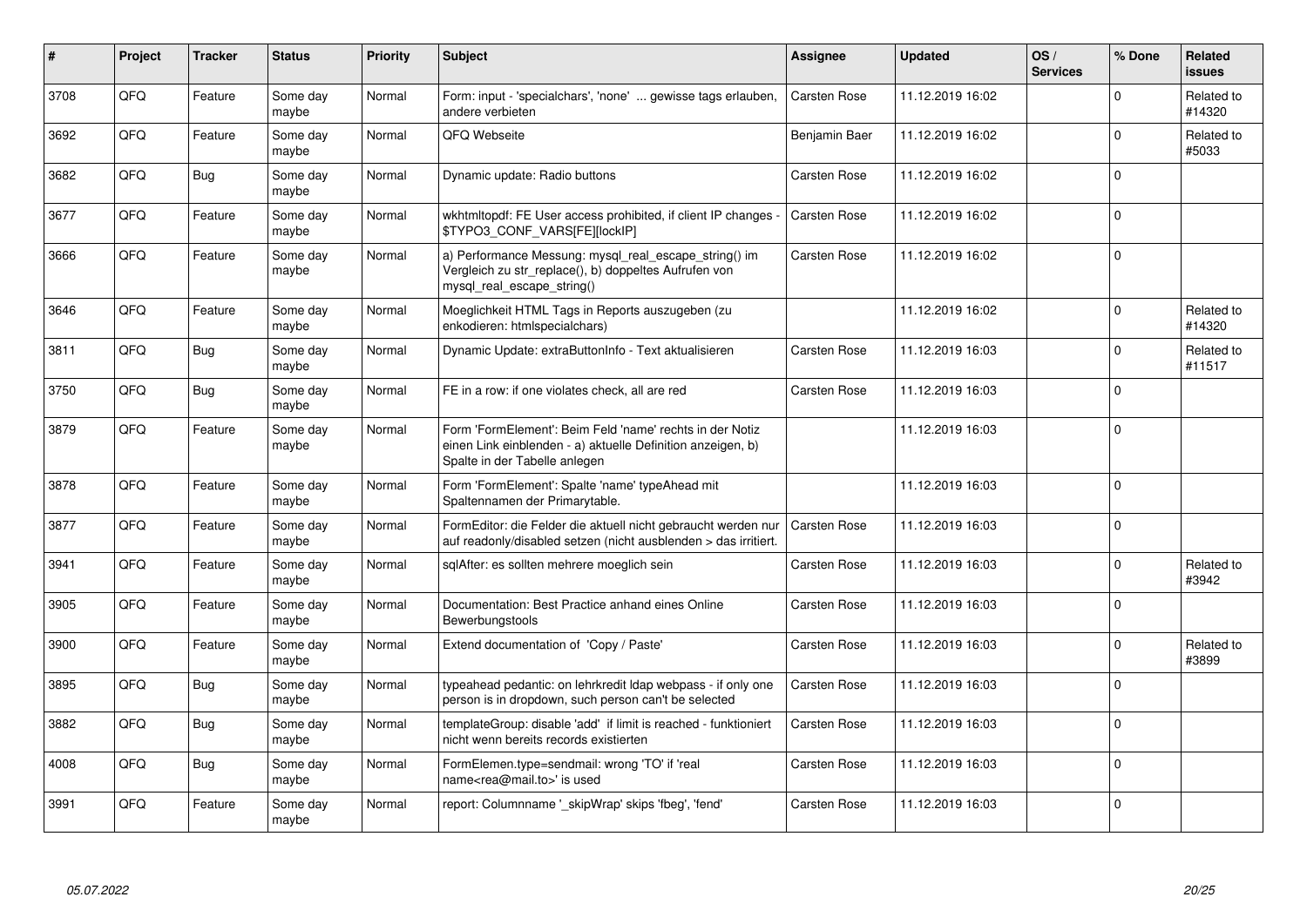| #    | Project | <b>Tracker</b> | <b>Status</b>     | <b>Priority</b> | <b>Subject</b>                                                                                                     | <b>Assignee</b>     | <b>Updated</b>   | OS/<br><b>Services</b> | % Done         | Related<br><b>issues</b>                    |
|------|---------|----------------|-------------------|-----------------|--------------------------------------------------------------------------------------------------------------------|---------------------|------------------|------------------------|----------------|---------------------------------------------|
| 3947 | QFQ     | Feature        | Some day<br>maybe | Normal          | Attack detectect: logout current user                                                                              | Carsten Rose        | 11.12.2019 16:03 |                        | $\Omega$       | Related to<br>#5458.<br>Related to<br>#6299 |
| 3942 | QFQ     | Feature        | Some day<br>maybe | Normal          | Action Elemente: neu generierte IDs via FE weitergeben                                                             | Carsten Rose        | 11.12.2019 16:03 |                        | $\Omega$       | Related to<br>#3941                         |
| 4027 | QFQ     | Feature        | Some day<br>maybe | Normal          | Missing: orange 'check' / 'bullet'                                                                                 |                     | 11.12.2019 16:03 |                        | $\mathbf 0$    |                                             |
| 4026 | QFQ     | Feature        | Some day<br>maybe | Normal          | sqlLog.sql: log number of FE.id                                                                                    | Carsten Rose        | 11.12.2019 16:03 |                        | $\mathbf 0$    | Related to<br>#5458                         |
| 4197 | QFQ     | Feature        | Some day<br>maybe | Normal          | Unit Test fuer JSON Stream von QuickFormQuery.php ><br>doForm()                                                    | Carsten Rose        | 11.12.2019 16:03 |                        | $\Omega$       |                                             |
| 4138 | QFQ     | Bug            | Some day<br>maybe | Normal          | style fehlt                                                                                                        |                     | 11.12.2019 16:03 |                        | $\Omega$       |                                             |
| 4122 | QFQ     | Bug            | Some day<br>maybe | Normal          | file: Render Mode hat keinen Effekt                                                                                |                     | 11.12.2019 16:03 |                        | $\Omega$       |                                             |
| 4293 | QFQ     | <b>Bug</b>     | Some day<br>maybe | Normal          | Download broken if token 'd:' is missing - but no error<br>message                                                 | <b>Carsten Rose</b> | 11.12.2019 16:03 |                        | $\Omega$       | Related to<br>#7514                         |
| 4259 | QFQ     | Feature        | Some day<br>maybe | Normal          | Instant trigger a cron job                                                                                         | Carsten Rose        | 11.12.2019 16:03 |                        | $\Omega$       |                                             |
| 1623 | QFQ     | Feature        | Some day<br>maybe | Normal          | RealURL                                                                                                            |                     | 11.12.2019 16:03 |                        | 30             |                                             |
| 1510 | QFQ     | Feature        | Some day<br>maybe | Normal          | jquery von google laden, falls das nicht geht lokal                                                                |                     | 11.12.2019 16:03 |                        | $\mathbf 0$    |                                             |
| 1253 | QFQ     | Feature        | Some day<br>maybe | Normal          | QF: Colorpicker                                                                                                    |                     | 11.12.2019 16:03 |                        | $\mathbf 0$    |                                             |
| 1251 | QFQ     | Feature        | Some day<br>maybe | Normal          | QF: Combo                                                                                                          |                     | 11.12.2019 16:03 |                        | $\Omega$       |                                             |
| 1946 | QFQ     | Feature        | Some day<br>maybe | Normal          | Kontrolle ob der ReadOnly Modus bei den<br>Formularelementen korrekt implementiert ist                             | Carsten Rose        | 11.12.2019 16:03 |                        | $\Omega$       |                                             |
| 1635 | QFQ     | Feature        | Some day<br>maybe | Normal          | QFQ Extension content record: weitere Optionen einblenden.                                                         | <b>Carsten Rose</b> | 11.12.2019 16:03 |                        | $\Omega$       |                                             |
| 2084 | QFQ     | Feature        | Some day<br>maybe | Normal          | Mailto mit encryption: Subrecord                                                                                   | Carsten Rose        | 11.12.2019 16:03 |                        | $\Omega$       | Related to<br>#2082                         |
| 2063 | QFQ     | Bug            | Some day<br>maybe | Normal          | Pills auf 'inaktiv' setzen falls keine Element auf dem Pill<br>sichtbar sind.                                      | Benjamin Baer       | 11.12.2019 16:03 |                        | $\mathbf 0$    | Related to<br>#3752                         |
| 2995 | QFQ     | Feature        | Some day<br>maybe | Normal          | Dropdown JQuery Plugin: 'chosen' - Moeglichkeit um Select<br>Listen mehr Funktion zu geben. Kein Bootstrap noetig. | Carsten Rose        | 11.12.2019 16:03 |                        | $\mathbf 0$    |                                             |
| 2950 | QFQ     | Feature        | Some day<br>maybe | Normal          | Inhalt QFQ Records als File                                                                                        |                     | 11.12.2019 16:03 |                        | $\overline{0}$ |                                             |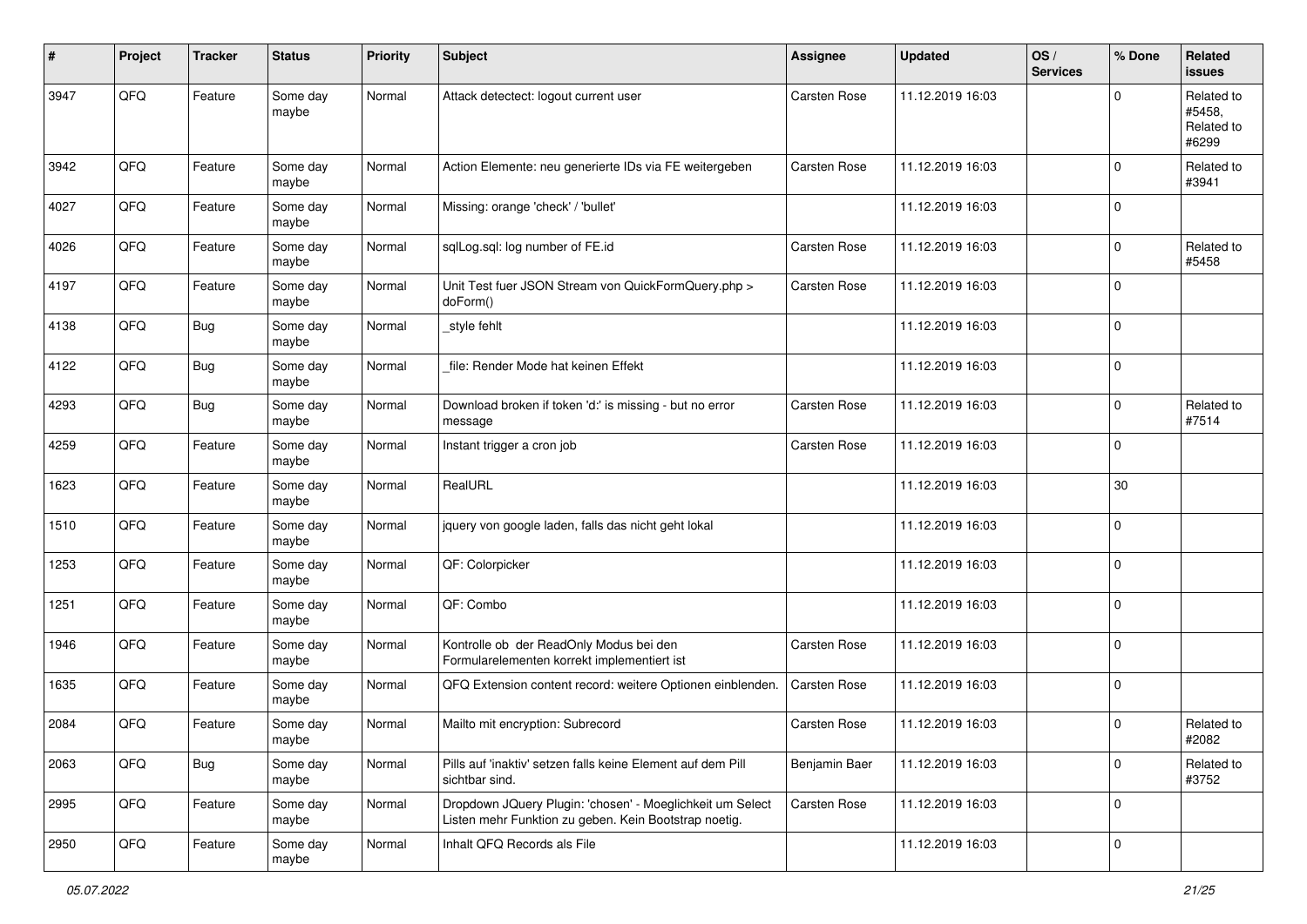| #    | Project    | <b>Tracker</b> | <b>Status</b>     | <b>Priority</b> | <b>Subject</b>                                                                                                       | <b>Assignee</b> | <b>Updated</b>   | OS/<br><b>Services</b> | % Done      | Related<br><b>issues</b> |
|------|------------|----------------|-------------------|-----------------|----------------------------------------------------------------------------------------------------------------------|-----------------|------------------|------------------------|-------------|--------------------------|
| 3216 | QFQ        | Feature        | Some day<br>maybe | Normal          | dynamic update für checkbox label2                                                                                   | Carsten Rose    | 11.12.2019 16:03 |                        | $\Omega$    | Related to<br>#2081      |
| 3130 | QFQ        | Bug            | Some day<br>maybe | Normal          | Debug Info's nicht korrekt nach 'New > Save'.                                                                        | Carsten Rose    | 11.12.2019 16:03 |                        | $\Omega$    | Related to<br>#3253      |
| 3267 | QFQ        | Feature        | Some day<br>maybe | Normal          | 2 Forms auf einer Seite: real + Read only                                                                            | Carsten Rose    | 11.12.2019 16:03 |                        | $\Omega$    |                          |
| 9024 | <b>OFO</b> | <b>Bug</b>     | Some day<br>maybe | Normal          | QFQ Einarbeitung                                                                                                     |                 | 01.02.2020 15:56 |                        | $\Omega$    |                          |
| 2643 | QFQ        | Bug            | Some day<br>maybe | Normal          | Zend / PHP Webinars anschauen                                                                                        | Carsten Rose    | 01.02.2020 15:56 |                        | $\Omega$    |                          |
| 4583 | QFQ        | Bug            | Some day<br>maybe | Normal          | Dynamic Update bei TypeAhead Feldern                                                                                 | Carsten Rose    | 01.02.2020 23:19 |                        | $\Omega$    |                          |
| 4528 | QFQ        | Bug            | Some day<br>maybe | Normal          | extraButtonLock mit SQLAhead Bug                                                                                     | Carsten Rose    | 01.02.2020 23:19 |                        | $\Omega$    |                          |
| 4092 | QFQ        | <b>Bug</b>     | Some day<br>maybe | Normal          | 1) Logging verbessern wann welches FE warum ausgefuehrt<br>wird, 2) Documentation: Best Practice Template Group      | Carsten Rose    | 01.02.2020 23:19 |                        | $\Omega$    | Related to<br>#3504      |
| 3613 | QFQ        | Bug            | Some day<br>maybe | Normal          | note /note unchecked -> note div (col-md) wird weiterhin<br>gerendert                                                | Elias Villiger  | 01.02.2020 23:19 |                        | 100         |                          |
| 5389 | QFQ        | Feature        | Some day<br>maybe | Normal          | QFQ Design: Multline label / note                                                                                    | Benjamin Baer   | 01.02.2020 23:19 |                        | $\Omega$    |                          |
| 5132 | QFQ        | Feature        | Some day<br>maybe | Normal          | Error Message sendmail missing attachment: more details                                                              | Carsten Rose    | 01.02.2020 23:19 |                        | $\Omega$    |                          |
| 5021 | QFQ        | Bug            | Some day<br>maybe | Normal          | FE.typ=extra - during save displays error 'datum2' already<br>filled in STORE_SIP - the value is stored nevertheless | Carsten Rose    | 01.02.2020 23:19 |                        | $\Omega$    | Related to<br>#3875      |
| 4872 | QFQ        | Feature        | Some day<br>maybe | Normal          | Fields of Typo3 page available in STORE TYPO3                                                                        | Carsten Rose    | 01.02.2020 23:19 |                        | $\mathbf 0$ |                          |
| 4869 | QFQ        | Feature        | Some day<br>maybe | Normal          | Dynamic Update (show, hide, readonly?, required?) for<br><b>Template Group Elements</b>                              | Carsten Rose    | 01.02.2020 23:19 |                        | $\Omega$    | Related to<br>#4865      |
| 4606 | QFQ        | Feature        | Some day<br>maybe | Normal          | link: qualifier to render bootstrap button                                                                           | Carsten Rose    | 01.02.2020 23:19 |                        | $\Omega$    |                          |
| 5877 | QFQ        | Bug            | Some day<br>maybe | Normal          | FE.type=note:bsColumn strange behaviour                                                                              |                 | 01.02.2020 23:19 |                        | $\Omega$    |                          |
| 5852 | QFQ        | Feature        | Some day<br>maybe | Normal          | Logging: mail.log / sql.log - im FE anzeigen und via AJAX<br>aktualisieren                                           | Carsten Rose    | 01.02.2020 23:19 |                        | $\Omega$    | Related to<br>#5885      |
| 5805 | QFQ        | Feature        | Some day<br>maybe | Normal          | TypeAHead SQL value instead of key stored                                                                            |                 | 01.02.2020 23:19 |                        | $\Omega$    | Related to<br>#5444      |
| 5768 | QFQ        | Bug            | Some day<br>maybe | Normal          | {{pageLanguage:T}}' missing if QFQ is called via api                                                                 | Carsten Rose    | 01.02.2020 23:19 |                        | $\Omega$    |                          |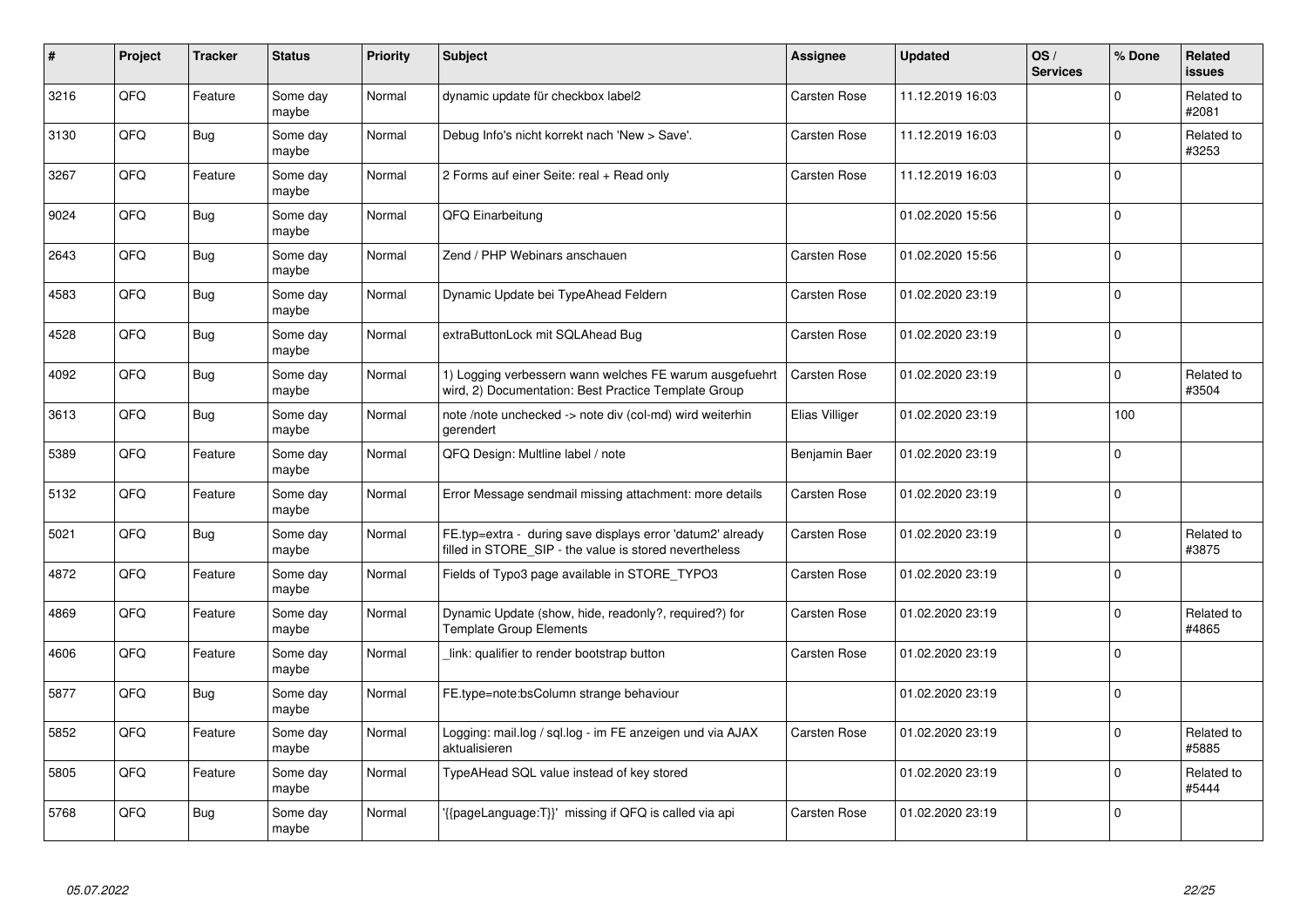| $\pmb{\#}$ | Project | <b>Tracker</b> | <b>Status</b>     | <b>Priority</b> | Subject                                                                                                | Assignee      | <b>Updated</b>   | OS/<br><b>Services</b> | % Done         | Related<br>issues                           |
|------------|---------|----------------|-------------------|-----------------|--------------------------------------------------------------------------------------------------------|---------------|------------------|------------------------|----------------|---------------------------------------------|
| 5706       | QFQ     | <b>Bug</b>     | Some day<br>maybe | Normal          | upload: fileDestination needs to be sanatized                                                          | Carsten Rose  | 01.02.2020 23:19 |                        | $\Omega$       |                                             |
| 5579       | QFQ     | Feature        | Some day<br>maybe | Normal          | Enhance Doc / Presentation: variable type 'link column type'                                           | Carsten Rose  | 01.02.2020 23:19 |                        | $\overline{0}$ |                                             |
| 5557       | QFQ     | Bug            | Some day<br>maybe | Normal          | Form load: STORE_RECORD filled, but should be empty                                                    | Carsten Rose  | 01.02.2020 23:19 |                        | $\mathbf 0$    |                                             |
| 7100       | QFQ     | Feature        | Some day<br>maybe | Normal          | Download: log access, max downloads, time limit                                                        |               | 01.02.2020 23:19 |                        | $\mathbf 0$    |                                             |
| 6704       | QFQ     | Feature        | Some day<br>maybe | Normal          | Upload Mode: Bilder in Notizen rechts sollen aktuellen<br>Upload repräsentieren.                       |               | 01.02.2020 23:19 |                        | $\mathbf 0$    | Related to<br>#3264                         |
| 6084       | QFQ     | Feature        | Some day<br>maybe | Normal          | New escape type: 'D' - convert date                                                                    |               | 01.02.2020 23:19 |                        | $\Omega$       |                                             |
| 5991       | QFQ     | Bug            | Some day<br>maybe | Normal          | URLs with ' ' or long parameter are problematic                                                        | Carsten Rose  | 01.02.2020 23:19 |                        | $\Omega$       |                                             |
| 5983       | QFQ     | Feature        | Some day<br>maybe | Normal          | Form Submit (save & update): normalize date/-time FE                                                   | Carsten Rose  | 01.02.2020 23:19 |                        | $\mathbf 0$    |                                             |
| 5923       | QFQ     | Feature        | Some day<br>maybe | Normal          | fillStoreSystemBySqlLate                                                                               |               | 01.02.2020 23:19 |                        | $\overline{0}$ |                                             |
| 5895       | QFQ     | Feature        | Some day<br>maybe | Normal          | Tutorial: List of all QFQ Features                                                                     |               | 01.02.2020 23:19 |                        | $\mathbf 0$    |                                             |
| 5893       | QFQ     | Feature        | Some day<br>maybe | Normal          | Edit on double-click                                                                                   |               | 01.02.2020 23:19 |                        | $\mathbf 0$    | Related to<br>#5894                         |
| 8522       | QFQ     | Feature        | Some day<br>maybe | Normal          | build QFQ - npm warnings                                                                               | Benjamin Baer | 01.02.2020 23:19 |                        | 50             |                                             |
| 8056       | QFQ     | Feature        | Some day<br>maybe | Normal          | Termin Organisation (Reservation)                                                                      |               | 01.02.2020 23:19 |                        | $\Omega$       | Related to<br>#8658                         |
| 7921       | QFQ     | Feature        | Some day<br>maybe | Normal          | Rest API Export: URL kuerzer machen                                                                    |               | 01.02.2020 23:19 |                        | $\Omega$       |                                             |
| 7281       | QFQ     | <b>Bug</b>     | Some day<br>maybe | Normal          | Subrecords: on large screen separator line too short                                                   |               | 01.02.2020 23:19 |                        | $\mathbf 0$    |                                             |
| 4651       | QFQ     | Bug            | Some day<br>maybe | Normal          | "Loading document" Modal wird angezeigt bei uzhcd type=2<br>Ansicht                                    | Carsten Rose  | 01.02.2020 23:20 |                        | $\overline{0}$ |                                             |
| 4454       | QFQ     | Bug            | Some day<br>maybe | Normal          | Required Elements: multiple elements in a row - whole row<br>marked if only one input is empty.        | Benjamin Baer | 01.02.2020 23:20 |                        | 0              |                                             |
| 4439       | QFQ     | Feature        | Some day<br>maybe | Normal          | Log: report all actions fired by an FE Element, incl. the<br>original directive (slaveld, sqlInsert, ) |               | 01.02.2020 23:20 |                        | $\Omega$       | Related to<br>#4432,<br>Related to<br>#5458 |
| 4435       | QFQ     | Feature        | Some day<br>maybe | Normal          | Report: striptags - specify allowed tags                                                               |               | 01.02.2020 23:20 |                        | l 0            |                                             |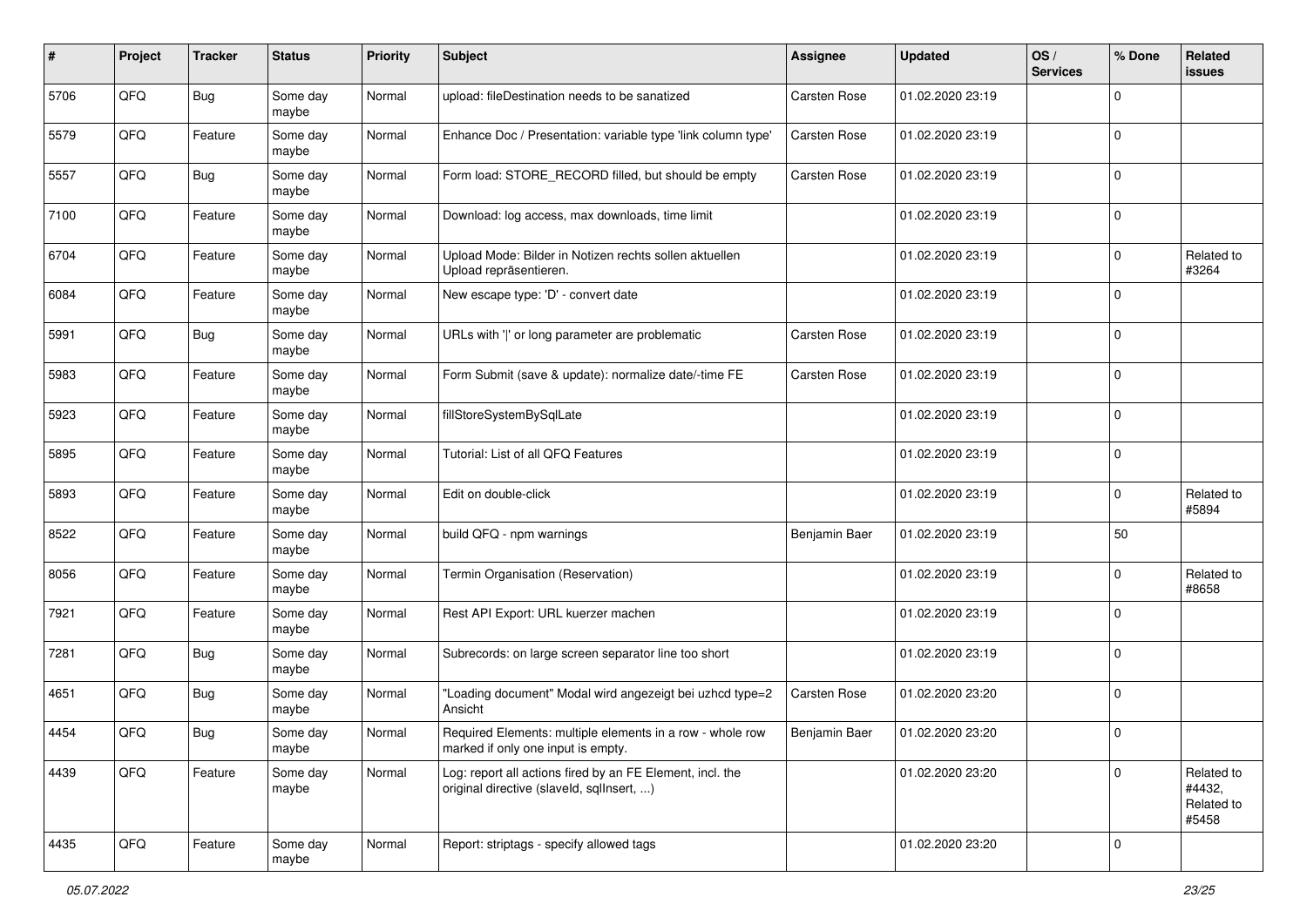| ∦    | Project        | <b>Tracker</b> | <b>Status</b>     | <b>Priority</b> | <b>Subject</b>                                                                                                                                           | <b>Assignee</b>     | <b>Updated</b>   | OS/<br><b>Services</b> | % Done       | Related<br><b>issues</b>                    |
|------|----------------|----------------|-------------------|-----------------|----------------------------------------------------------------------------------------------------------------------------------------------------------|---------------------|------------------|------------------------|--------------|---------------------------------------------|
| 4433 | QFQ            | Feature        | Some day<br>maybe | Normal          | Log when SIP will be destroyed by QFQ for any (security)<br>reason                                                                                       |                     | 01.02.2020 23:20 |                        | $\Omega$     | Related to<br>#4432,<br>Related to<br>#5458 |
| 4398 | QFQ            | <b>Bug</b>     | Some day<br>maybe | Normal          | Typeahead: mouse click in a prefilled input opens a single<br>item dropdown with the current value - click on it seems to set<br>the value, not the key. | Benjamin Baer       | 01.02.2020 23:20 |                        | $\Omega$     | Related to<br>#4457                         |
| 4330 | QFQ            | Feature        | Some day<br>maybe | Normal          | Error Message: report missing {{ / }} in sqlUpdate, sqlInsert,<br>sqlDelete, sqlAfter, sqlBefore in FE action elements.                                  | Carsten Rose        | 01.02.2020 23:20 |                        | $\Omega$     |                                             |
| 4328 | QFQ            | <b>Bug</b>     | Some day<br>maybe | Normal          | Error Message: Show FE name/number on problems in FE                                                                                                     | Carsten Rose        | 01.02.2020 23:20 |                        | $\mathbf 0$  |                                             |
| 1234 | QFQ            | Feature        | Some day<br>maybe | Normal          | QF: Record numbering: Im Grid soll in Spalte 1 optional die<br>laufende Nummer der Records angezeigt werden.                                             |                     | 01.02.2020 23:20 |                        | $\mathbf{0}$ |                                             |
| 955  | QFQ            | Feature        | Some day<br>maybe | Normal          | QF: Notizen vor/nach dem Form                                                                                                                            |                     | 01.02.2020 23:20 |                        | $\mathbf 0$  |                                             |
| 5455 | QFQ            | Feature        | Some day<br>maybe | Normal          | Mail Redirects grld abhaengig                                                                                                                            |                     | 01.02.2020 23:20 |                        | $\Omega$     |                                             |
| 5428 | QFQ            | Feature        | Some day<br>maybe | Normal          | secure thumbnail: late render on access.                                                                                                                 | <b>Carsten Rose</b> | 01.02.2020 23:20 |                        | $\Omega$     |                                             |
| 5342 | QFQ            | Feature        | Some day<br>maybe | Normal          | link - with HTML Attributes                                                                                                                              |                     | 01.02.2020 23:20 |                        | $\Omega$     | Related to<br>#14077                        |
| 5024 | QFQ            | Feature        | Some day<br>maybe | Normal          | Fabric: Generate PDF with edits                                                                                                                          | Benjamin Baer       | 01.02.2020 23:20 |                        | $\Omega$     | Related to<br>#10704                        |
| 4816 | QFQ            | Feature        | Some day<br>maybe | Normal          | Templates for QFQ Reports (Tables, Radios, )                                                                                                             |                     | 01.02.2020 23:20 |                        | $\Omega$     |                                             |
| 4757 | QFQ            | Feature        | Some day<br>maybe | Normal          | Test subrecord: download links ok? Links ok?                                                                                                             | Carsten Rose        | 01.02.2020 23:20 |                        | $\mathbf 0$  |                                             |
| 4652 | QFQ            | Feature        | Some day<br>maybe | Normal          | UZH CD: Weiterleitung auf benutzerdefinierte 403/404 Seite                                                                                               | Carsten Rose        | 01.02.2020 23:20 |                        | $\mathbf 0$  |                                             |
| 7402 | QFQ            | <b>Bug</b>     | Some day<br>maybe | Normal          | thumbnail cache: outdated picture when permission denied<br>and permission resolved.                                                                     |                     | 01.02.2020 23:20 |                        | $\Omega$     |                                             |
| 7101 | QFQ            | Bug            | Some day<br>maybe | Normal          | 'form' in SIP and 'report' - breaks                                                                                                                      |                     | 01.02.2020 23:20 |                        | $\Omega$     |                                             |
| 5851 | $\mathsf{QFQ}$ | Feature        | Some day<br>maybe | Normal          | Queue System implementieren: MQTT, RabbitMQ                                                                                                              |                     | 01.02.2020 23:20 |                        | $\pmb{0}$    | Related to<br>#5715                         |
| 5850 | QFQ            | Feature        | Some day<br>maybe | Normal          | Deployment: In QFQ Doc best practice fuer zeitgemaesses<br>Deployment beschreiben                                                                        |                     | 01.02.2020 23:20 |                        | $\Omega$     |                                             |
| 5665 | QFQ            | Feature        | Some day<br>maybe | Normal          | Versuch das '{{!' nicht mehr noetig ist.                                                                                                                 | Carsten Rose        | 01.02.2020 23:20 |                        | $\mathbf 0$  | Related to<br>#7432,<br>Related to<br>#7434 |